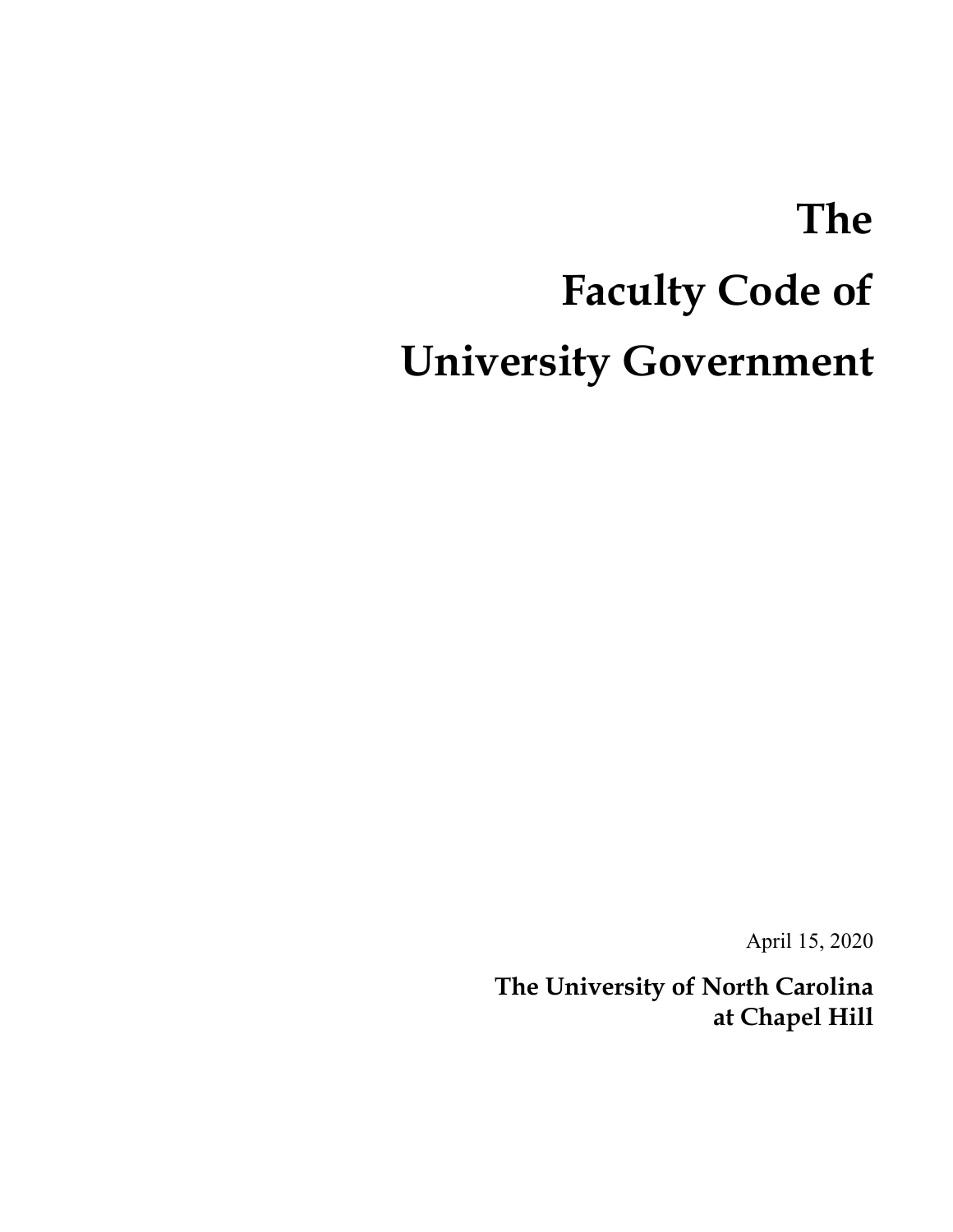#### **PREFACE**

#### **The Faculty Code of University Government**

A committee of the faculty to study and report on University Government was established in November 1942. The original members of that committee were Arnold K. King (Education), William de Berniere MacNider (Pharmacology), Carl Pegg (History), J. Carlyle Sitterson (History), Robert H. Wettach (Law), Louis Round Wilson (Library Science), and John M. Booker (English), Chair. During the years of study (complicated by World War II), the committee made numerous progress reports to the faculty. In November 1947, after several meetings and the adoption of amendments, the faculty approved the committee's recommendations on *Faculty Legislation*. Further amendments were adopted in 1950, the most important of which provided for the establishment of the Faculty council, a representative legislative body. The members of the Committee on University Government at that time were James Logan Godfrey (History), Arnold K. King (Education), Edgar W. Knight (Education), John T. O'Neil (Business Administration), William M. Whyburn (Mathematics), Louis Round Wilson (Library Science), Maurice T. Van Hecke (Law), Chair, and William S. Wells (English; Dean of Arts and Sciences), Consultant. When the Council first met on January 5, 1951, there were fifty-two elected members based on an apportionment ratio of one to seven, and twentynine *ex officio* members. *Faculty Legislation* was renamed *The Faculty Code of University Government* in 1974. The current organizational and numbering scheme of the *Faculty Code* was the result of a complete editorial revision in 1997.

The Committee on University Government began work on a comprehensive revision of the *Faculty Code* in 2003. The first four Articles were comprehensively revised by the General Faculty on January 16, 2004. The remainder was comprehensively revised on March 23, 2007. Section 3-1 was amended March 28, 2008. Sections 4-5 and 4-5.1 were amended November 6, 2009. Section 12- 1 was amended March 19, 2010. Sections 1-4, 2-2, 2-4, 5-4, and 6-4 were amended March 18, 2011. Sections 4-1 and 12-3 were amended March 16, 2012. Article 8 was revised February 8, 2013, and Section 4-1 was amended February 8, 2013. Section 4-9 was amended March 28, 2014. Sections 2-2 was amended and Section 4-14 was added March 20, 2015. Sections 3-1, 4-7, and 4-8 were amended and Section 3-5 was added, and Section 4-12 was recodified February 19, 2016. Section 1-8 was renumbered to 1-9 and a new Section 1-8 was added March 9, 2018. In April 2019, amendments were made to the following sections: 1-7, 4-14, 12-1, and 12-3. In April 2020, Section 4-5 was amended.

Vincas P. Steponaitis Secretary of the Faculty The University of North Carolina at Chapel Hill April 15, 2020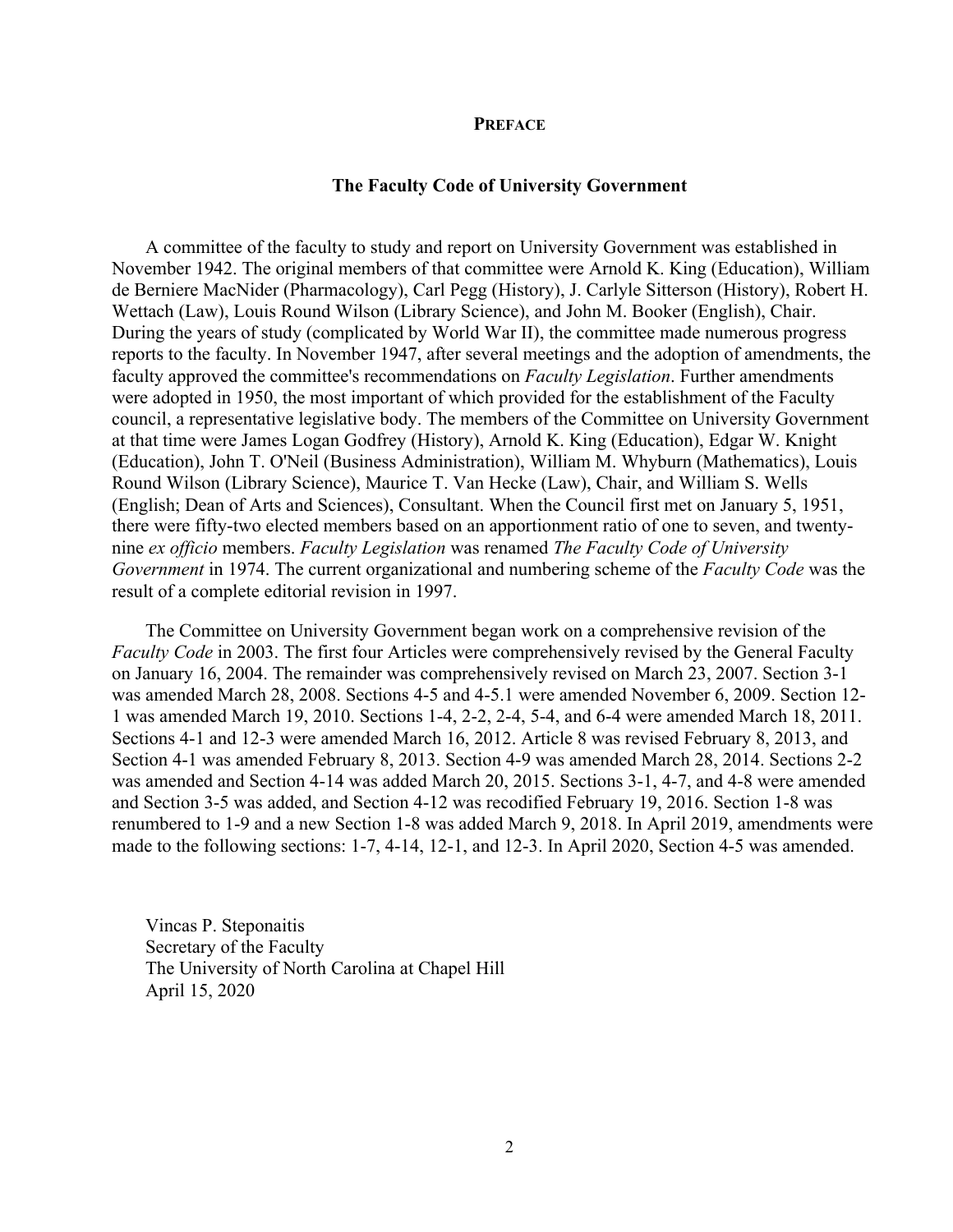# **ARTICLE 1 THE GENERAL FACULTY**

**§ 1-1. Members.** The General Faculty consists of the President of The University of North Carolina, the Chancellor of The University of North Carolina at Chapel Hill; all persons holding faculty appointments to the ranks of professor, associate professor, assistant professor, instructor, lecturer, or any of the formally authorized lecturer-equivalent ranks; librarians holding the ranks of librarian, associate librarian, assistant librarian, and general librarian under procedures approved by the chancellor; the registrar; the director of the Office of Undergraduate Admissions; the director of the Office of Scholarships and Student Aid; and such other officers of administration having responsibility for educational policy as may be approved for *ex officio* non-voting membership by the Faculty Council.

**§ 1-2. Organization.** (a) Presiding officer. The chancellor is the presiding officer of the General Faculty. The chair of the faculty is chair pro tempore of the General Faculty and presides in the absence of the chancellor.

(b) Minutes. The secretary of the faculty keeps a record of the proceedings.

(c) Quorum. A quorum is conclusively presumed at any meeting of the General Faculty called on at least ten days written notice. Otherwise, the presence of 125 voting members is necessary for a quorum.

(d) Bylaws. The General Faculty may adopt bylaws to govern its proceedings.

**§ 1-3. Meetings.** The General Faculty meets at least once in the fall semester and once in the spring semester in each academic year. Special meetings may be called by the chancellor, or, in his or her absence, by the chair of the faculty. The chancellor calls a special meeting on the written request of ten percent of the voting members of the General Faculty.

**§ 1-4. Voting.** (a) Except as otherwise provided in this *Code*, the voting faculty comprises (i) all members of the General Faculty having tenured or probationary-term appointments, (ii) librarians who are members of the General Faculty, and (iii) fixed-term faculty whose positions satisfy the following criteria:

- 1) the position is for not less than 75% of an equivalent full-time position and is not a visiting appointment; and
- 2) the duties of the position include teaching, research, or both; and
- 3) the actual or anticipated length of service in the position is at least three years. This criterion is satisfied if (i) the current term of appointment is for three years or more, or (ii) the appointment is a renewal appointment to the same position and the combined length of the current term and the immediately preceding terms is three years or more.

(b) For the purposes of Articles 1 through 4 and Article 12 of the *Code*, a member of the voting faculty who retires but continues on the faculty with a fixed-term appointment that calls for at least one-half time effort is deemed to retain the faculty rank and voting status that he or she held immediately prior to retirement.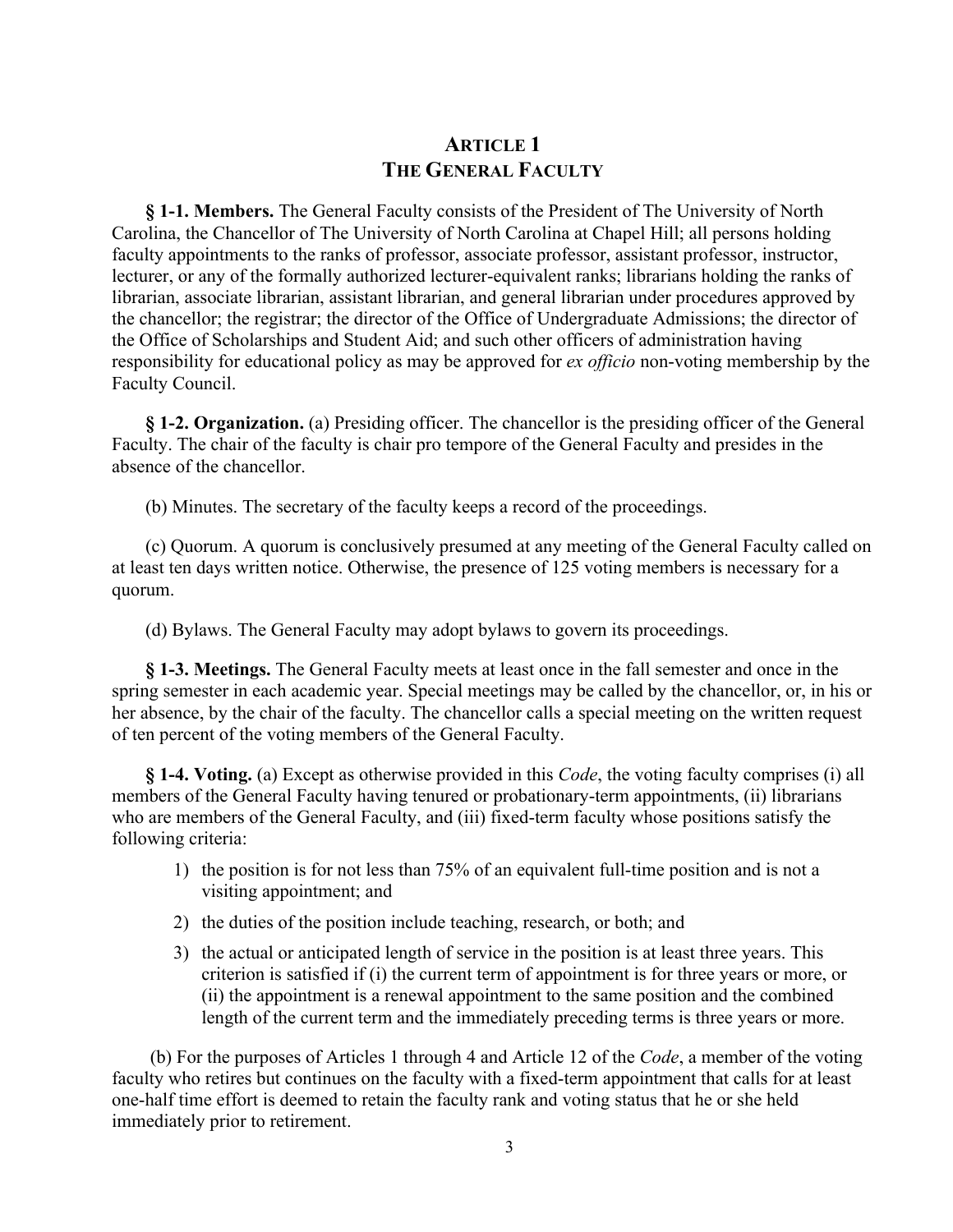(c) Retired faculty who do not fulfill the requirements of § 1-4(b) are eligible to vote in the elections for Faculty Council, as provided in §§ 2-2(i) and 2-4(d), but are otherwise not considered members of the voting faculty.

## **§ 1-5. Office-holding.** Only members of the voting faculty are eligible to hold offices established by the *Code*.

## **§ 1-6. Powers.** The General Faculty has power:

- 1) to establish the policies governing the educational activities of, and the award of academic degrees by, the University of North Carolina at Chapel Hill and to promulgate such regulations as are necessary to implement established policies;
- 2) to request information and reports from and to give advice to the chancellor with respect to any matter affecting the life of the University;
- 3) to act upon reports from and to make recommendations to the Faculty Council, faculty committees, colleges, schools, institutes, and other units of the University;
- 4) to discuss and resolve upon matters relating to the life of the University;
- 5) to join with the chancellor and other officers of administration and the student body in regulating student conduct and discipline; and
- 6) to delegate its powers, except the power to establish or amend this *Code*, to such officers and bodies as may be established herein.

#### **§ 1-7. Resolutions and code amendments.**

- (a) All resolutions of the General Faculty, including proposals to amend this *Code*, must be passed on two separate readings. The first reading must be passed by either the Faculty Council or the General Faculty in a meeting called under the provisions of § 1-3. The second reading must be passed by electronic ballot sent to all voting faculty as defined in § 1-4.
- (b) Proposals to amend this *Code* must be considered by the Committee on University Government before being brought to the initial vote according to the procedure in  $\S$  1-7(a). The Committee considers the proposal and reports its recommendations promptly. [Amended April 12, 2019.]

**§ 1-8 Technical corrections.** The Committee on University Government may correct the language of this Code to update the names of units and the titles of officers to reflect changes made by the University. The Committee shall report such corrections to the Secretary of the Faculty and by him or her to the General Faculty. [Added March 9, 2018.]

**§ 1-9. Policy on selection of officers.** It is the policy of the General Faculty that in selecting persons to fill positions established by or pursuant to this *Code*, consideration should be given to the factors of departmental affiliation, faculty rank, tenure status, color, age, and sex to the end that diversity of interests among the faculty are appropriately reflected in the various organs of faculty government. [Renumbered from § 1-8 March 9, 2018.]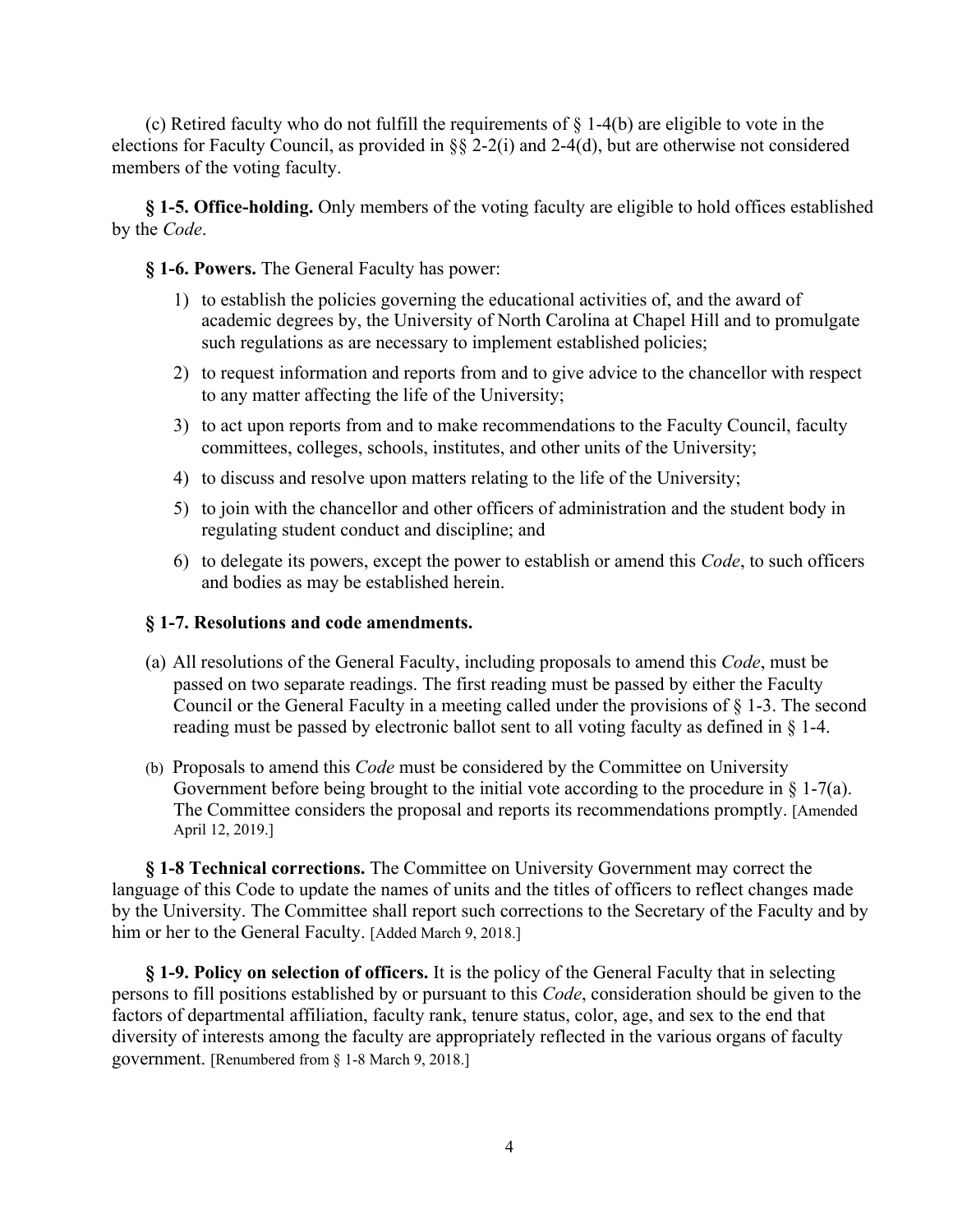# **ARTICLE 2 THE FACULTY COUNCIL AND FACULTY EXECUTIVE COMMITTEE**

**§ 2-1. Legislative power vested in Council.** The legislative powers of the General Faculty are vested in a Faculty Council.

**§ 2-2. Members.** (a) The Council consists of two groups of members, *ex officio* and elected.

(b) The *ex officio* members are: the chancellor, the chair of the faculty, the secretary of the faculty, and members of the Faculty Executive Committee and delegates to the Faculty Assembly who are not otherwise elected members of the Council.

(c) All members of the voting faculty are eligible for election to the Council.

(d) The elected members of the Council are chosen by and from the electoral divisions defined in subsection (e) in proportion to the members of the voting faculty, or major fraction thereof, assigned to the respective divisions, and provided that no college or school is represented by more than onethird of the elected members. In divisions entitled to two or more representatives, members are chosen on the basis of proportional representation of (1) professors, associate and assistant professors with permanent tenure, and librarians, and (2) all other ranks. If there are too few members of the voting faculty in either category to qualify for at least one representative, the two categories are combined. Representation is determined by the composition of the electoral division as of January 1 preceding the date of the election according to the procedure in  $\S 2-2(g)$ .

(e) The electoral divisions are:

- 1) The Division of Fine Arts of the College of Arts and Sciences;
- 2) The Division of Humanities of the College of Arts and Sciences;
- 3) The Division of Natural Sciences and Mathematics of the College of Arts and Sciences and The Institute of Marine Sciences;
- 4) The Division of Social Sciences of the College of Arts and Sciences;
- 5) The University Libraries;
- 6) The School of Information and Library Science;
- 7) The Kenan-Flagler Business School;
- 8) The School of Education;
- 9) The Hussman School of Journalism and Media;
- 10) The School of Law;
- 11) The School of Social Work;
- 12) The School of Government;
- 13) The School of Medicine;
- 14) The Adams School of Dentistry;
- 15) The School of Nursing;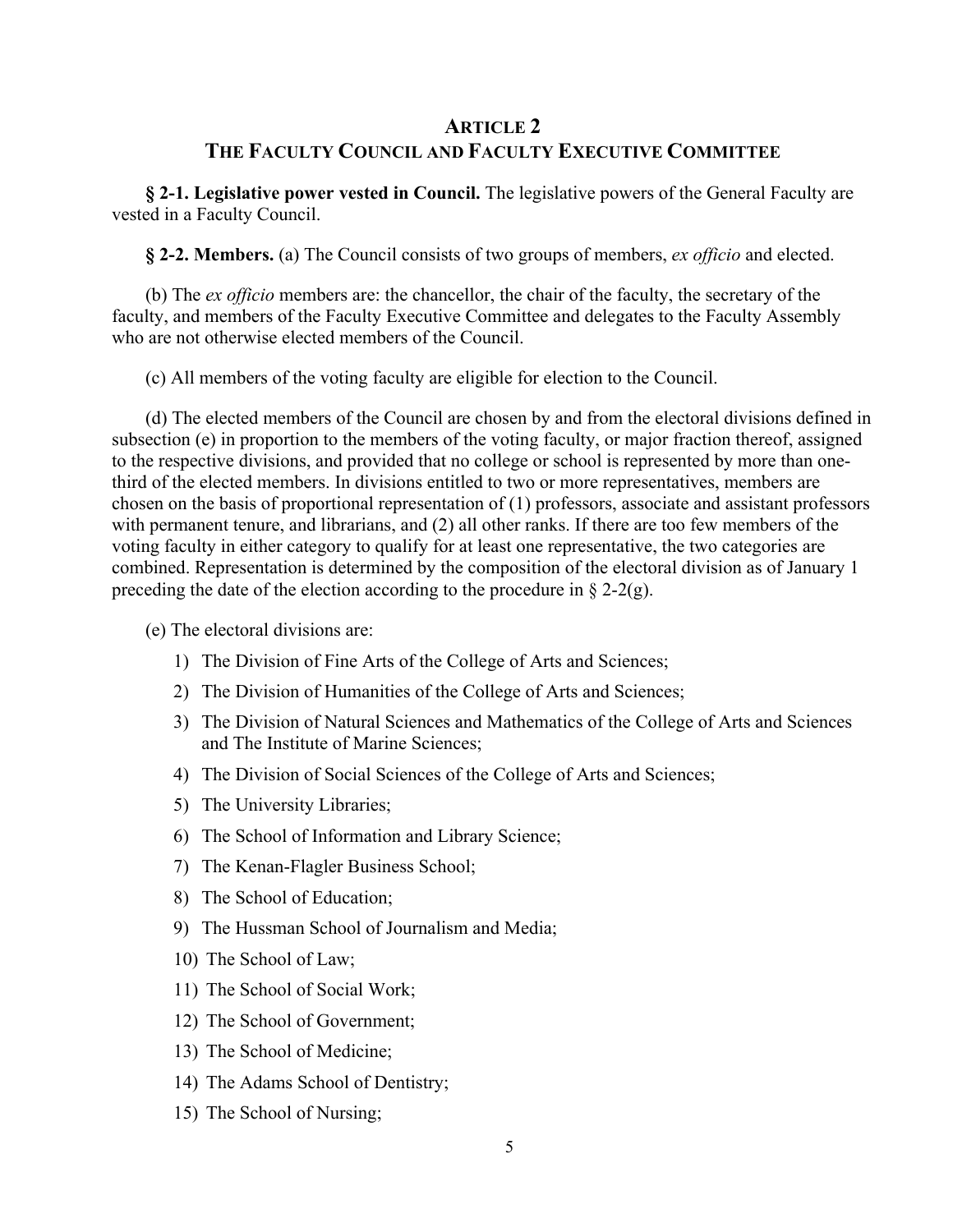- 16) The Eshelman School of Pharmacy; and
- 17) The Gillings School of Global Public Health.

(f) Departments and other units initiating faculty appointments that are not assigned to an electoral division by subsection (e) are assigned to an appropriate division by the secretary of the faculty.

(g) Each year the secretary of the faculty adjusts the apportionment factor so that the number of elected members of the Council is as near 70 as practicable. The results of this apportionment are reported to and approved by the Committee on University Government.

(h) The Committee on University Government, with the approval of the chancellor, may amend the provisions of this section to adjust details of the pattern of membership herein established whenever required by changes in the organization of the University.

(i) In addition to the electoral divisions established elsewhere in this article, there shall be a division for retired faculty which will elect two members of Faculty Council. These members shall not be considered in the apportionment described in  $\S 2-2(g)$ . Faculty are eligible for election to this only if they satisfy the requirements for voting in that division, as stipulated in  $\S$  2-4(d).

**§ 2-3. Terms.** Elected members of the Council serve for terms of three years and are not eligible for election more than twice in any period of seven years. Nominations and elections are held in the spring semester in each academic year and the term of office begins on July 1. A member's term of office is not affected by his or her promotion during the term or by reapportionment of the Council before expiration of the term.

**§ 2-4. Nomination and election.** (a) Nominations for election to the Faculty Council are the responsibility of the Nominating Committee. Other names may be added to the ballot by written nomination submitted to the secretary of the faculty by three or more faculty members of the division for which the nomination is made.

(b) The Nominating Committee establishes divisional nominating committees within each electoral division of the Faculty Council. These committees recommend nominees for the Faculty Council. Each committee recommends at least two nominees for each vacancy within its electoral division unless the number of vacancies makes that impractical.

(c) Members representing the electoral divisions established in  $\S$  2-2(e) are chosen by members of the voting faculty whose primary appointments are in schools or departments assigned to that electoral division.

(d) Retired faculty are eligible to vote pursuant to  $\S$  2-2(i) if they satisfy the following conditions:

- 1) they retired from the University of North Carolina at Chapel Hill as members of the voting faculty and do not currently fulfill the requirements of  $\S$  1-4(b); and
- 2) they are registered with the Office of Faculty Governance according to procedures set by the secretary of the faculty.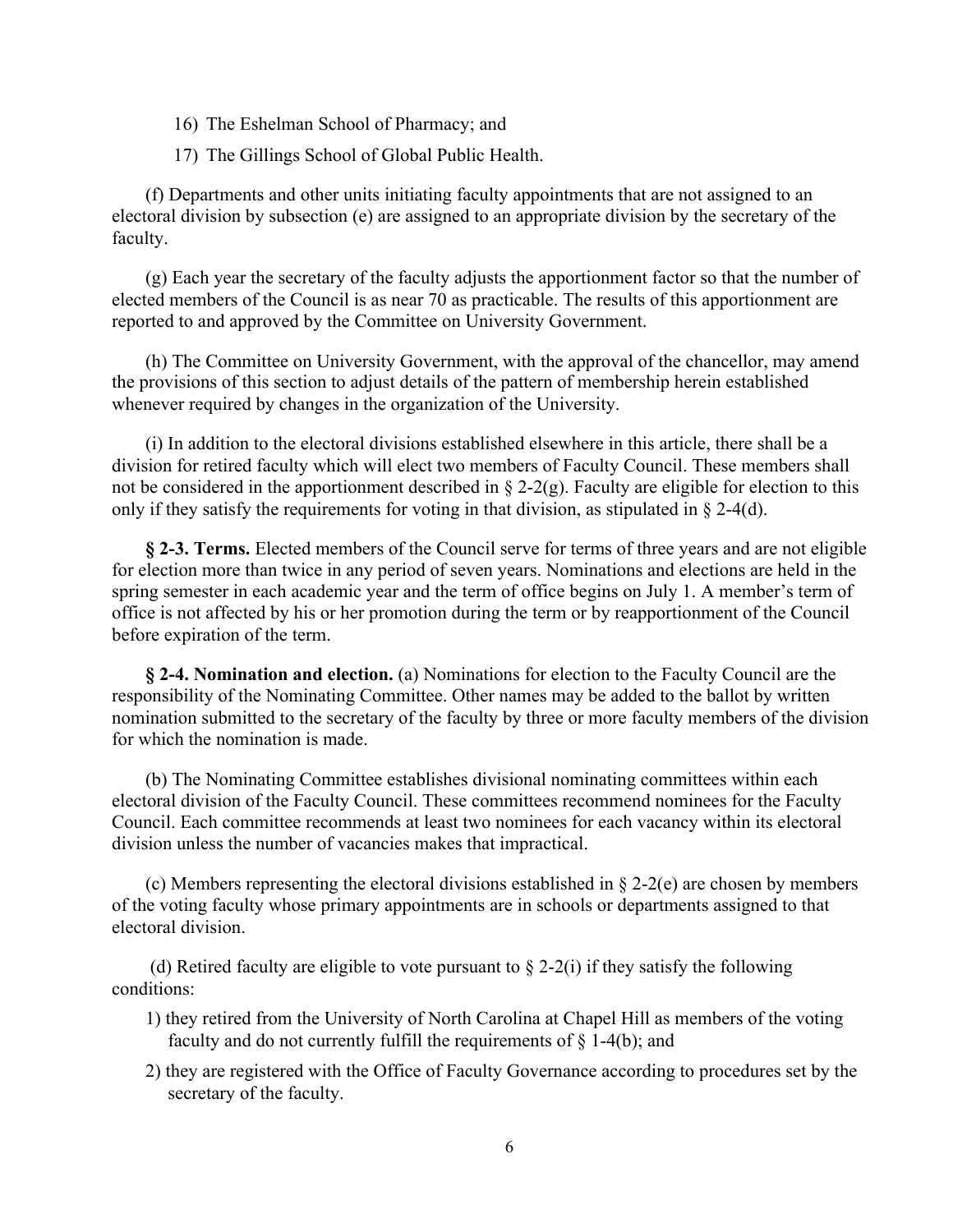(e) Ballots containing the nominations are distributed to the appropriate division by the secretary of the faculty. Elections are determined by a plurality of the votes cast. The secretary of the faculty decides tie votes by lot.

(f) The secretary of the faculty fills vacancies for the remainder of unexpired terms from the list of those voted on in the two most recent elections for that division in the order of the highest number of votes received. If all such persons decline appointment or are no longer eligible for election or there is an insufficient number, the Faculty Executive Committee fills the vacancy for the remainder of the unexpired term. Council members taking leave for not longer than one year may be temporarily replaced during such leave in like manner. Council members taking leave for longer than one year are deemed to have resigned from the Council.

**§ 2-5. Organization.** Pursuant to § 502(D)(2) of *The Code of the Board of Governors of The University of North Carolina*, the chancellor has the right to preside over the deliberations of the Faculty Council. The chair of the faculty presides upon the request of the chancellor. The secretary of the faculty is secretary of the Council *ex officio*. The presence of a majority of the elected members is necessary for a quorum. The Council may adopt bylaws to govern its proceedings.

**§ 2-6. Meetings.** The Council meets regularly each month from September through April. Special meetings may be called by the chancellor, or, in his or her absence, by the chair of the faculty, and must be called upon the written request of ten members of the Council. It is the duty of all members to attend all regular and special meetings of the Council, save for good cause. If any voting member is absent for two successive regular meetings without cause, the Council may declare his or her membership vacant.

**§ 2-7. Voting.** All members have the right to vote. The presiding officer votes only in case of a tie.

**§ 2-8. Powers.** (a) The Council exercises the legislative powers of the General Faculty:

- 1) to determine the educational policies of the University and the rules and regulations under which administrators and faculty will conduct the educational activities of the University;
- 2) to prescribe the requirements for admissions, programs of study, and the award of academic degrees by the University in the context of the basic educational policies of the University and the special competencies of the faculties of particular colleges and schools;
- 3) to recommend persons for honorary degrees and special awards; and
- 4) to advise the chancellor and other officers of administration and the student body in matters of student conduct and discipline, and to approve any rules and regulations governing student conduct that affect academic standards or performance.

(b) The Council also has power, concurrently with the General Faculty:

1) to provide for such standing and special committees as the Council may deem necessary or useful for the effective and expeditious conduct of its business;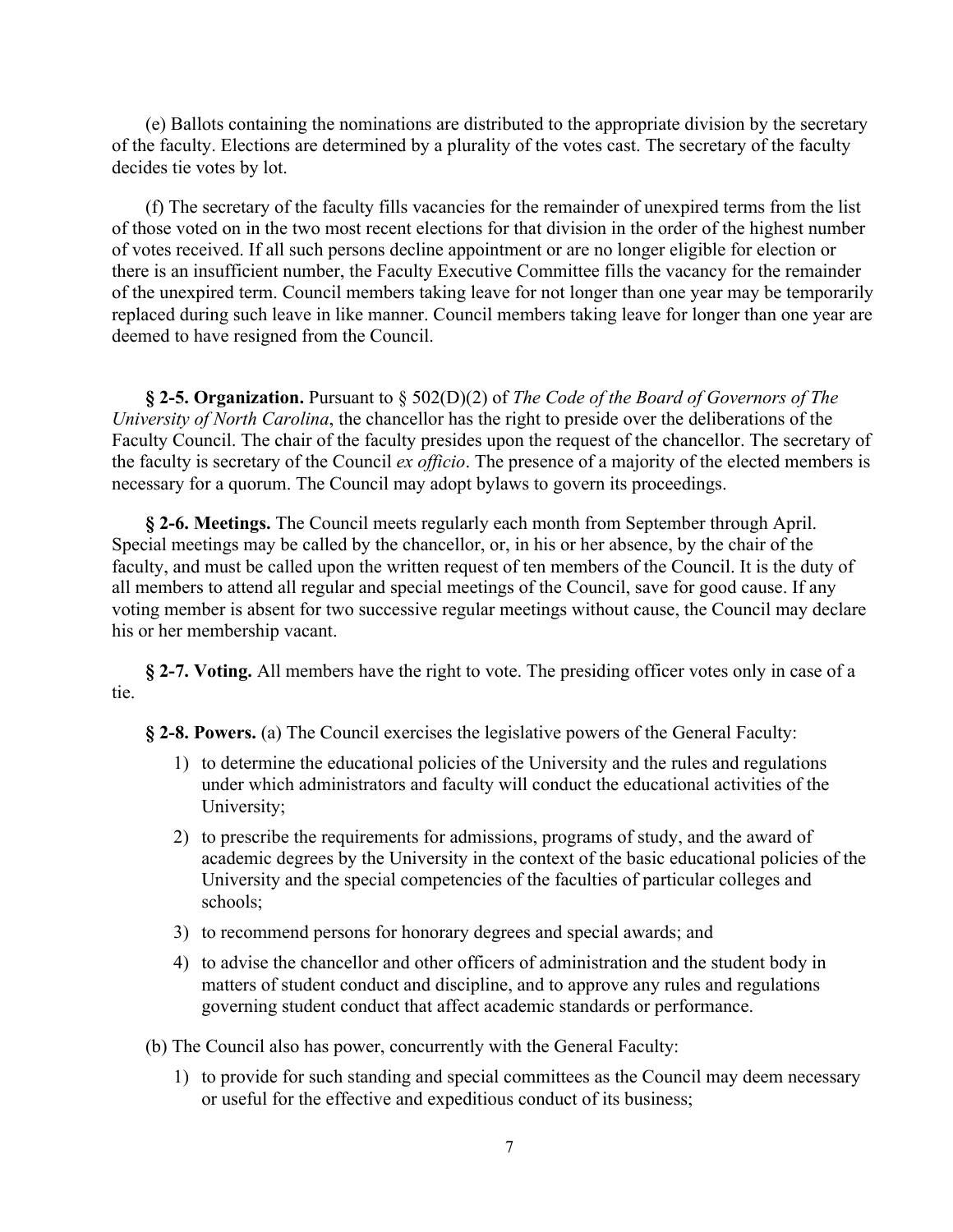- 2) to act upon reports from and to make recommendations to the General Faculty, faculty committees, colleges, schools, institutes, and other units of the University;
- 3) to request information and reports from and to give advice to the chancellor and other officers of administration with respect to any matter affecting the life of the University; and
- 4) to discuss and resolve upon matters relating to the life of the University.

**§ 2-9. Minutes.** Summaries of the actions of the Council are published promptly.

**§ 2-10. Faculty Executive Committee.** (a) The Faculty Executive Committee consists of the chair of the faculty, the secretary of the faculty, and twelve members of the voting faculty elected by the faculty for renewable three-year terms. The term of office begins on July 1. A member who has served two successive full three-year terms is ineligible for election to the succeeding term.

(b) Members are nominated and elected and interim vacancies are filled in the manner provided for electing other standing committees  $\lceil \S 4-3 \rceil$ , except that the Advisory Committee acts instead of the Nominating Committee.

(c) The chair of the faculty convenes the Faculty Executive Committee and presides at its sessions.

(d) The Faculty Executive Committee has the following powers and duties:

- 1) to exercise the consultative powers delegated to the Faculty Council by  $\S$  2-8(b)(3) and  $2-8(b)(4)$ , above, subject to such restrictions or instructions as the Council may from time to time establish;
- 2) when prompt action is required, to exercise the legislative powers delegated to the Faculty Council by  $\S\S 2-8(a)(1)$  and 2-8(a)(4), above, subject to confirmation by the Council at its next regular meeting;
- 3) to serve as an advisory committee to the chair of the faculty;
- 4) to represent the Faculty Council and the General Faculty in advising the University administration with respect to issues, such as planning and the setting of University priorities, that the committee deems important to the University's mission;
- 5) to work with the various officers and groups within the University toward the realization of goals set in actions of the Faculty Council;
- 6) to report to the Council at regular intervals, including reporting annually on the status of the implementation of resolutions of the Faculty Council; and
- 7) to serve as members of the Faculty Council as provided in § 2-2(b).

## **ARTICLE 3 OFFICERS OF THE FACULTY**

**§ 3-1. The chair of the faculty.** (a) The chair of the faculty serves as chair pro tempore of the Faculty Council and of the General Faculty, makes an annual report to the Faculty Council on the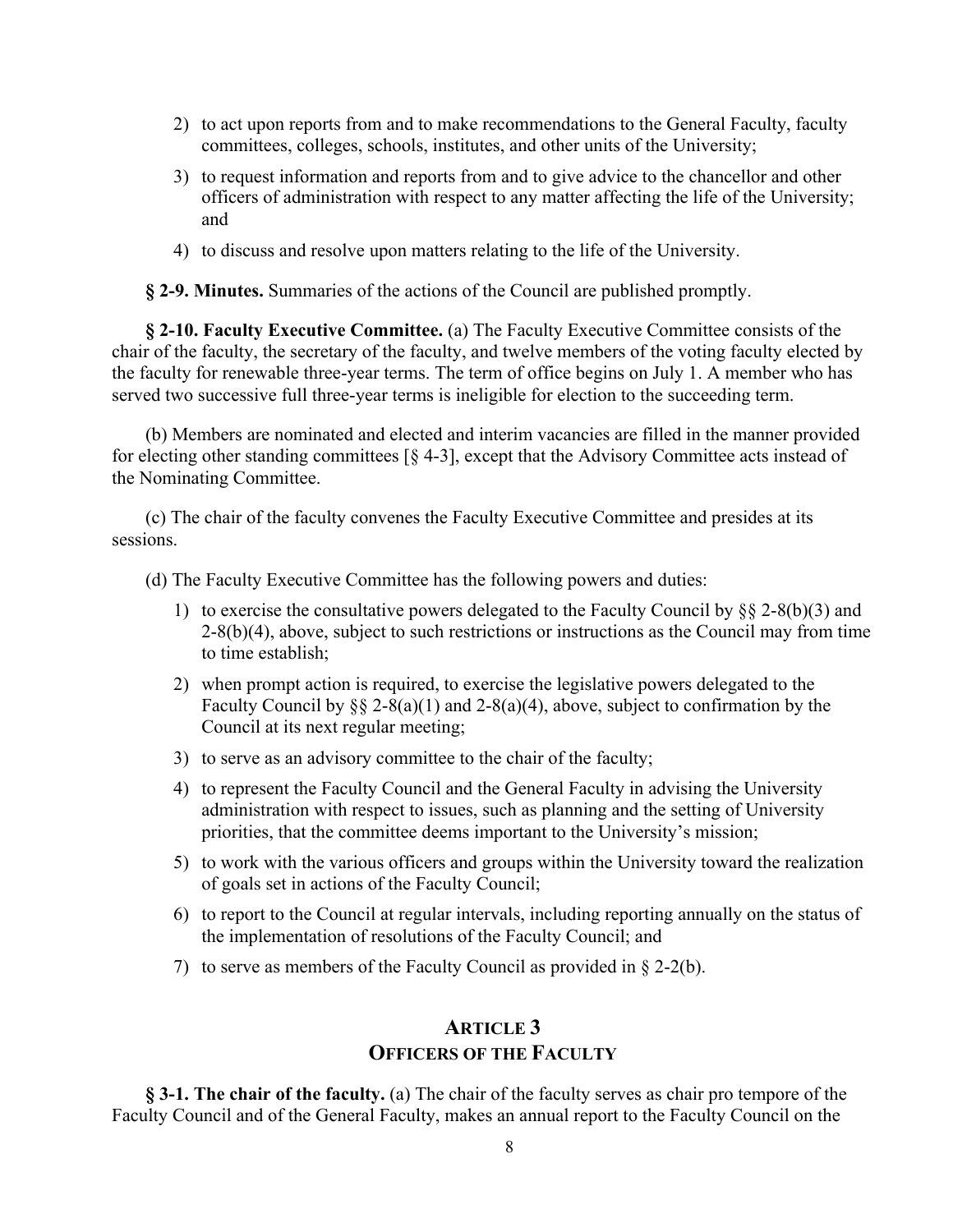state of the faculty, represents the chancellor in all academic matters whenever the chancellor may request him or her to do so, and has such other responsibilities as may be determined by the chancellor or the Faculty Council.

(b) The chair of the faculty serves for a term of three years and is not eligible for immediate reelection. Nominations and elections are held every third year, and the person elected takes office on July 1 following the election.

(c) Nominations are made by the Advisory Committee, which announces the upcoming election to all members of the voting faculty and invites recommendations of persons to be nominated. The Committee selects and submits the names of at least two qualified persons. The nominee receiving the highest number of votes in the election is elected, unless he or she has failed to receive a majority of the votes cast. In that event, a run-off election is held between those who received the highest and the next highest number of votes in the previous election, and the person receiving the highest number of votes in the run-off election is elected. [Amended February 19, 2016.]

**§ 3-2. The secretary of the faculty.** (a) The secretary of the faculty keeps minutes of all meetings of the General Faculty and of the Faculty Council and enters them in the permanent minute books of the faculty, conducts all elections of the General Faculty and the Faculty Council, and conducts correspondence pertaining to elections and actions of the two faculty bodies. He or she maintains files of all nominations and citations for honorary degrees and special awards and also maintains records of the charge, membership, and duration of all committees about which he or she is notified pursuant to  $\S$  4-1(b).

(b) The secretary of the faculty serves for a term of five years and is eligible for re-election. The Advisory Committee nominates one member of the voting faculty for the position. The Faculty Council, after opportunity has been given for additional nominations from the floor, proceeds to elect a secretary of the faculty.

**§ 3-3. The faculty marshal**. The faculty marshal is appointed by the chancellor from among the voting faculty for a renewable five-year term. In making or renewing an appointment to this position, the chancellor seeks the advice of the Advisory Committee. The faculty marshal assists the chancellor in planning commencement ceremonies, the annual observance of University Day, and other University-wide academic convocations and ceremonies, and bears the marshal's staff at the head of the academic procession on all such occasions.

**§ 3-4. The faculty athletics representative.** The faculty athletics representative is appointed by the chancellor from among the voting faculty for an indefinite term, subject to formal review at least every five years. In making an appointment to this position or reviewing the incumbent, the chancellor follows a process established with the advice and consent of the Advisory Committee. The faculty athletics representative is the University's voting delegate to the Athletic Coast Conference and the University's faculty representative within the National Collegiate Athletic Association. He or she makes an annual report to the Faculty Council and makes special reports to the Council from time to time as may be requested by the Agenda Committee.

**§ 3-5 Vacancies.** (a) Should an officer of the faculty resign or be unable to complete a term, the vacancy shall be filled as soon as practicable, following as closely as possible the procedure for election or appointment described in the appropriate section of Article 3.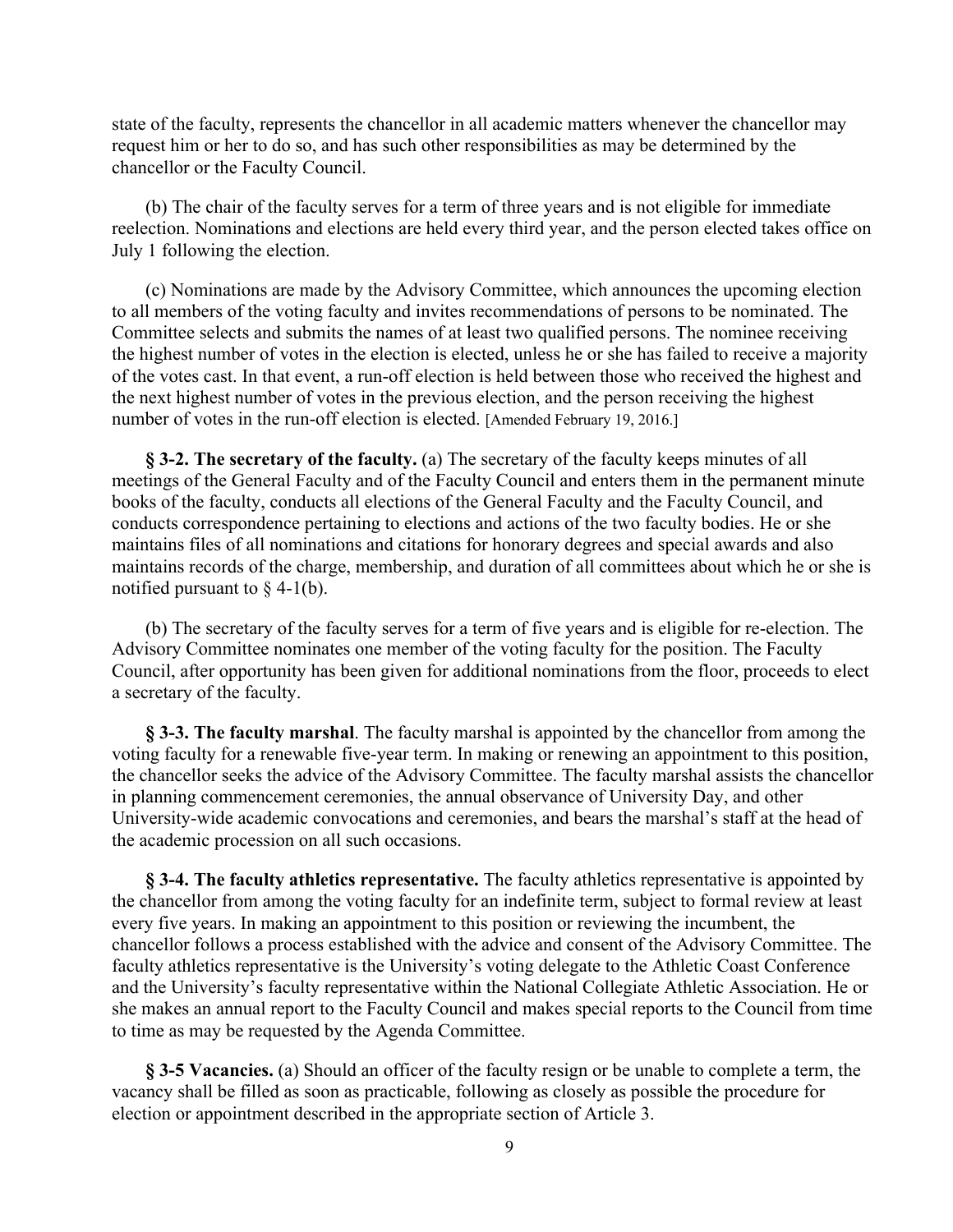(b) Should an officer of the faculty become temporarily unable to discharge the duties of the position or a vacancy exist pending an election held under § 3-5(a), an interim officer may be appointed. For the chair and the secretary of the faculty, such interim appointments are made by the Advisory Committee. For the faculty marshal and the faculty athletics representative, interim appointments are made by the chancellor, with the advice of the Advisory Committee. [Added February 19, 2016.]

# **ARTICLE 4 COMMITTEES**

**§ 4-1. Organizational principles.** (a) Standing committees of the faculty are organized as nearly as practicable in accordance with the following principles:

- 1) unless otherwise specified in this Article, a committee consists of no more than seven members;
- 2) unless otherwise specified in this Article, members serve for staggered terms of three years;
- 3) no person may serve more than two consecutive terms on one elective committee, except when the first term fills an interim vacancy pursuant to  $\S$  4-3(d) for less than two years, in which case a third consecutive term is allowed;
- 4) elective committees select their own chairs, and appointing officers designate the chairs of committees they appoint;
- 5) necessary aid and assistance is provided to expedite the work of the committees of the faculty;
- 6) service on all standing committees begins on July 1 following election or appointment and end on June 30 of the appropriate year;
- 7) standing committees report to the Faculty Council on their activities at least once each academic year unless the chair of the faculty authorizes the postponement of a committee's annual report.

(b) When University-wide committees with faculty representation, other than those established under this Article, are created, the officer appointing the committee informs the secretary of the faculty of the committee's charge, membership, and duration. When a committee is created by faculty action, its functions are specifically stated in the motion or resolution. When a committee is created by administrative action, its functions are specifically stated in a written communication to the faculty.

(c) Before any new special or standing committee is created, consideration is given to the question whether one of the existing committees could effectively undertake the assignment.

(d) It is the duty of all members to attend committee meetings, save for good cause. If any elected or appointed member is absent for two successive meetings without cause, the secretary of the faculty, upon referral by the committee's chair and acting with the advice and consent of the Faculty Executive Committee, may declare the seat vacant. In the case of elected committees, the vacancy is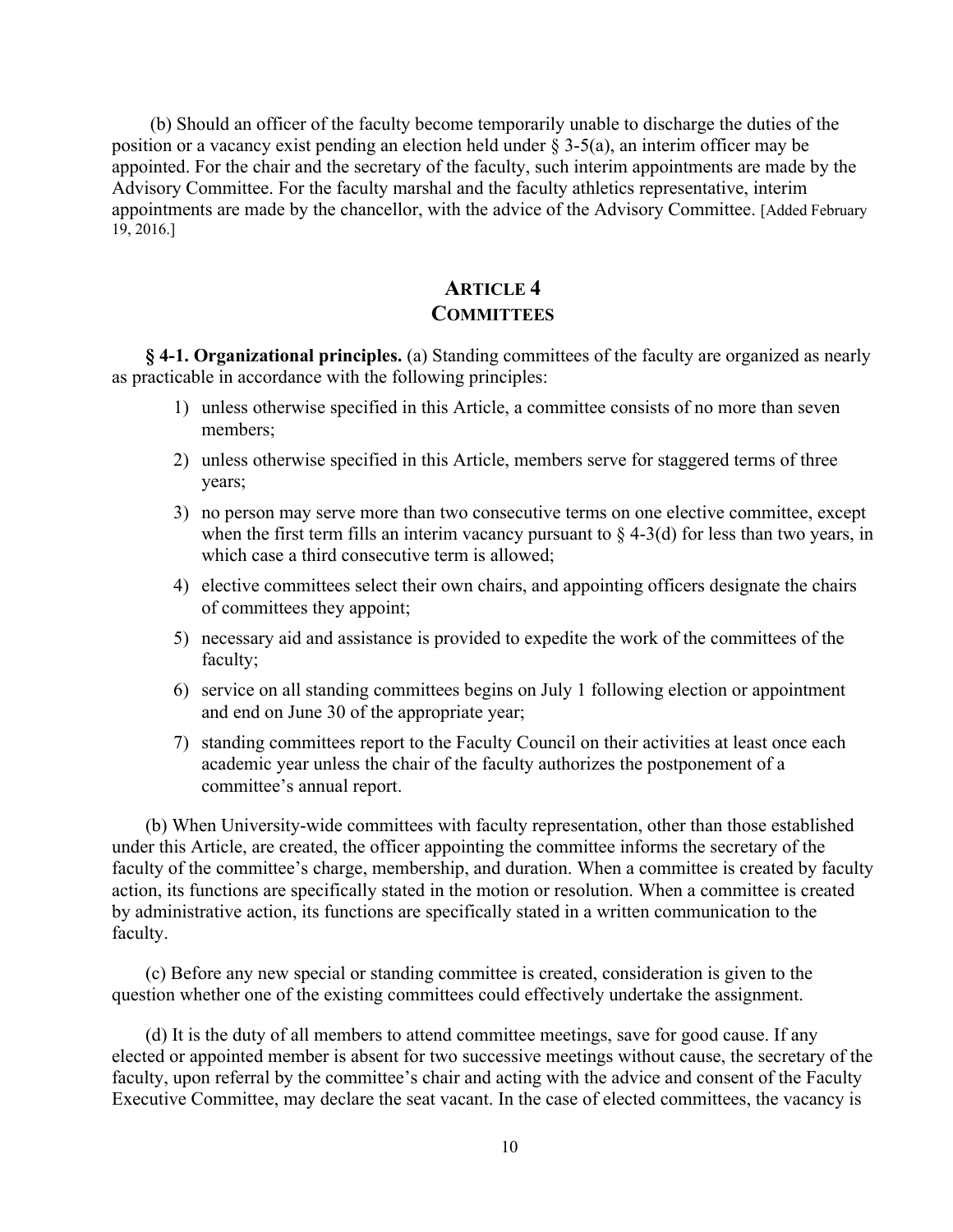filled as provided in § 403. In the case of appointed committees, the secretary notifies the appointing officer.

**§ 4-2. The Nominating Committee.** (a) The Nominating Committee consists of the chair of each of the standing committees established by this Article, or the chair's designee, and four members of the voting faculty appointed by the chair of the faculty. Service is for one year. The chair and secretary of the faculty serve as *ex officio*, non-voting members. The secretary of the faculty acts as convenor of the committee and serves as its secretary.

(b) Except as otherwise provided, the committee nominates members of the voting faculty for all positions established by or pursuant to this Article that are to be filled by election. It also makes recommendations for positions that are to be filled by appointment.

**§ 4-3. Procedure for electing standing committees.** (a) Each spring the secretary of the faculty establishes a schedule for conducting elections for the elective standing committees. At least 60 days before the date set for distribution of ballots, the secretary of the faculty announces the opening of the nomination period to all members of the voting faculty. The announcement invites voting faculty members to express interest in being nominated and to recommend other members of the voting faculty to be nominated. Recommendations must be in writing, and no person may be recommended without his or her consent. In addition, the Nominating Committee identifies and recruits faculty members who are willing to stand for election. The Nominating Committee provides the secretary of the faculty with at least two nominees for each vacancy on each elective committee established by this Article.

(b) The secretary of the faculty distributes ballots to the voting faculty, receives completed ballots, and tabulates the votes.

(c) The secretary of the faculty declares the election of the nominees who receive the highest number of votes for each position. In the event of a tie, the secretary determines election by lot.

(d) Interim vacancies are filled by the secretary from the list of those voted on in the two most recent elections in the order of the highest number of votes received unless all such persons decline appointment or are ineligible, or there is an insufficient number, in which case the vacancy is filled by appointment of the chair of the faculty for the remainder of the unexpired term.

**§ 4-4. Procedure for selecting appointed committees.** The Nominating Committee acts in an advisory capacity to the chancellor, the chair of the faculty, and other appointing officers, as those appointing officers deem appropriate, in the appointment of standing and special committees.

**§ 4-5. Advisory Committee.** (a) The Advisory Committee consists of nine elected members, the chair of the faculty, the secretary of the faculty, and the chair of the Committee on Appointments, Promotions, and Tenure.

(b) The committee is advisory to the chancellor in any matter deemed important by the chancellor or the committee, and particularly with respect to:

- 1) trustee policies and procedures;
- 2) academic policies and programs;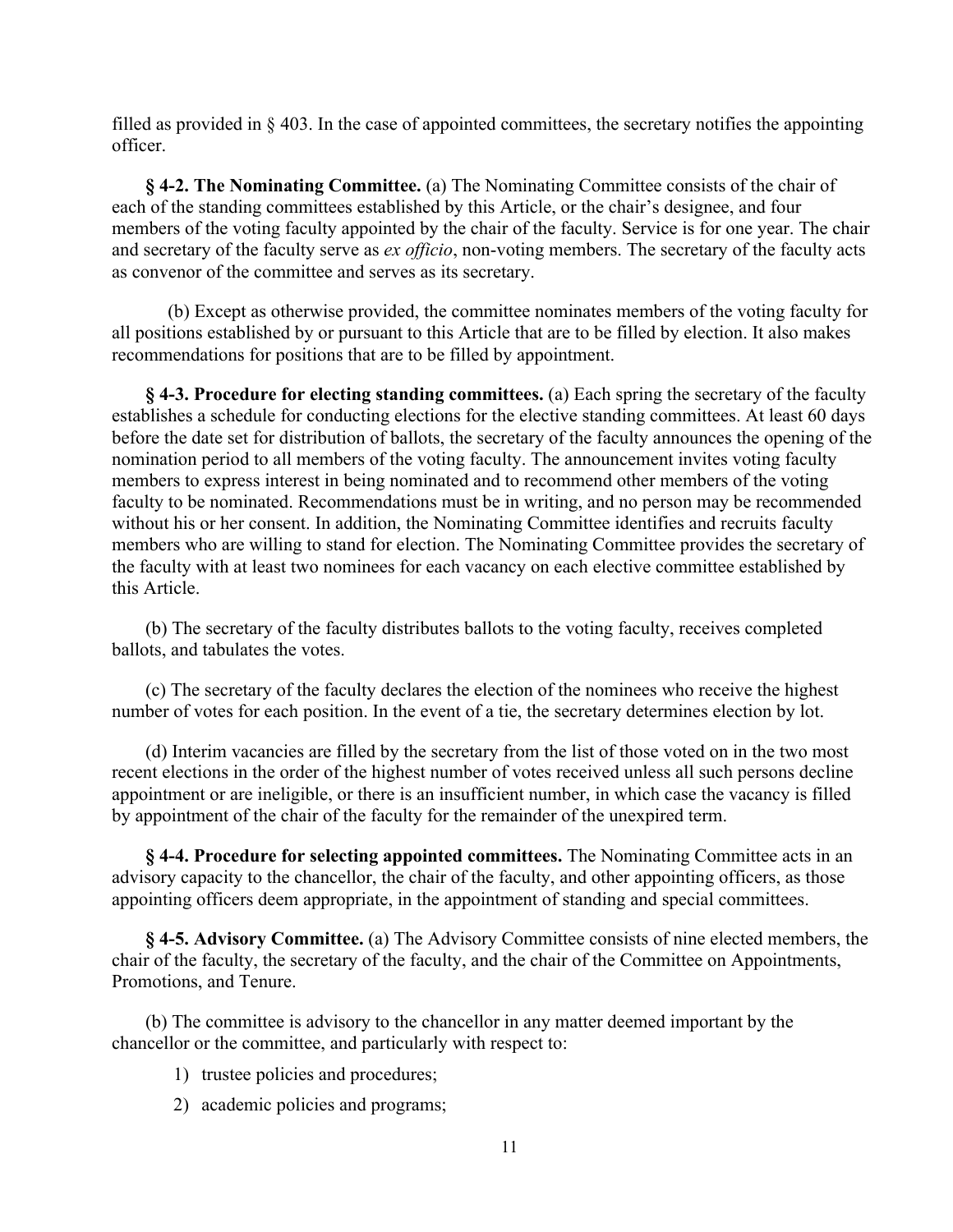- 3) appointment of vice chancellors, deans, and other senior administrators;
- 4) recommendations for corrective action pursuant to a report of the Faculty Hearings Committee or Faculty Grievance Committee; and
- 5) appointment and renewal of appointment of the faculty marshal and appointment and review of the faculty athletics representative.

(c) The committee nominates candidates for election as stipulated elsewhere in this Code.

(d) No faculty member may serve simultaneously as an elected member of the Advisory Committee and the Faculty Executive Committee; the Committee on Appointments, Promotions, and Tenure; the Faculty Hearings Committee; or the Faculty Grievance Committee.

(e) The secretary of the faculty serves as secretary of the committee.

(f) The committee holds regular meetings once each month, at such time and place as fixed by the committee and the chancellor. The presiding officer is the chancellor, or, in the chancellor's absence, the chair of the Advisory Committee. Special meetings may be called by the chancellor or the chair of the Advisory Committee. Notice of a special meeting called by the chair is given to the chancellor. Whoever calls the special meeting presides. [Amended April 14, 2020.]

**§ 4-5.1. Committee on Appointments, Promotions, and Tenure.** (a) The Committee on Appointments, Promotions, and Tenure is composed of twelve members of the faculty holding permanent tenure at the rank of professor. Four members hold primary appointments within the College of Arts and Sciences, four hold primary appointments in the School of Medicine, and four hold primary appointments within professional schools other than the School of Medicine. Members are elected by the voting faculty at large for three-year terms. Terms are staggered so that at least one term from each of the three constituencies expires each year. Elected members of the Advisory Committee, the Faculty Executive Committee, the Faculty Hearings Committee, and the Faculty Grievance Committee are not eligible to serve on the committee.

(b) The committee is advisory to the provost in any faculty personnel matter deemed important by the provost or the committee, and particularly with respect to:

- 1) appointments, reappointments, and promotions that have the effect of conferring permanent tenure;
- 2) promotions to a higher rank of persons holding permanent tenure at the rank of associate professor or assistant professor;
- 3) appointments to distinguished professorships that are not restricted by the terms of the endowment to a particular school or department.
- 4) Review of school and departmental statements of criteria for appointment, promotion, and tenure.

(c) The committee holds regular meetings once each month throughout the calendar year.

**§ 4-6. Educational Policy Committee.** (a) The Educational Policy Committee is composed of nine members elected by the faculty for staggered three-year terms, one undergraduate student appointed by the chair of the faculty for a one-year term on recommendation of the president of the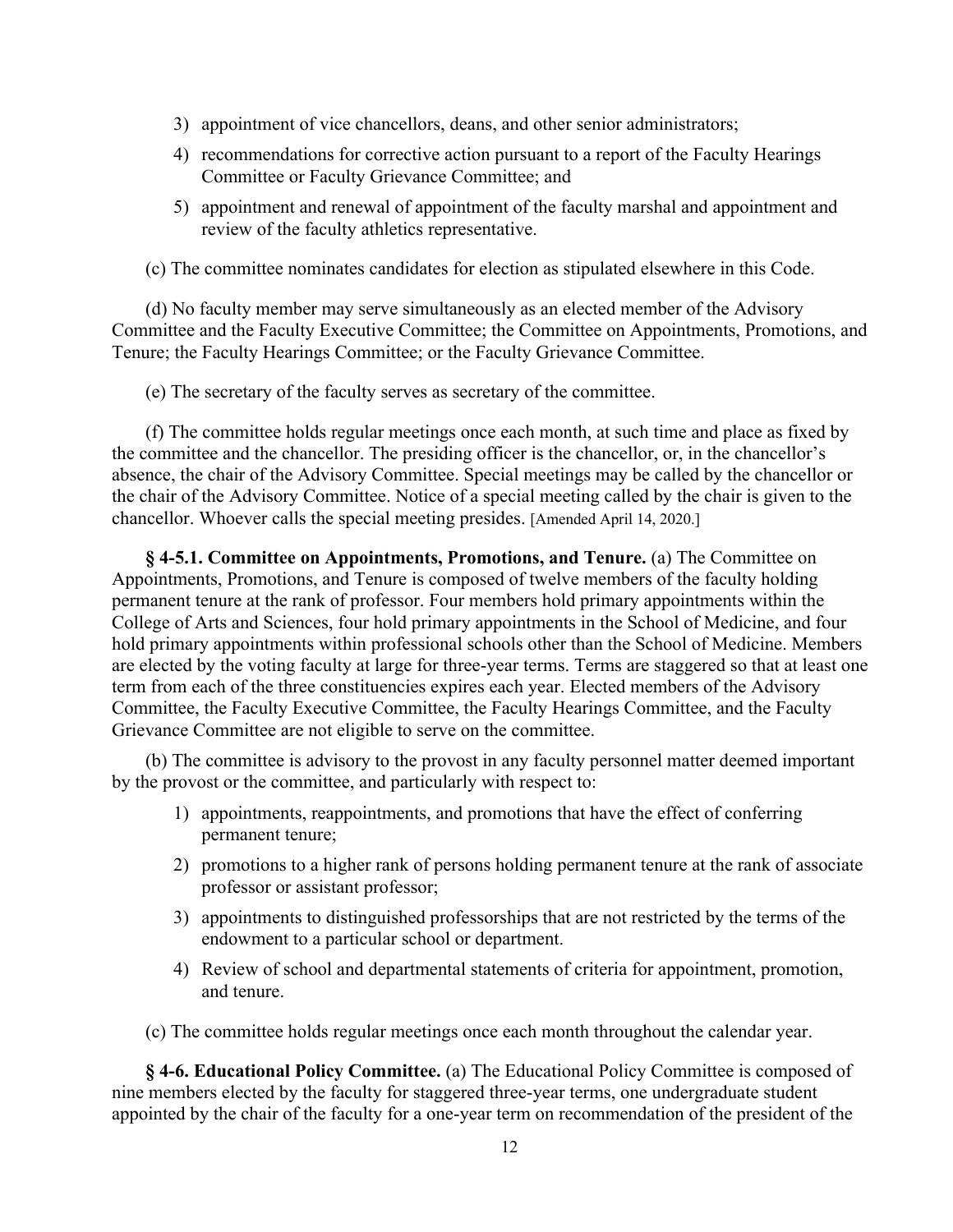Student Body, and one graduate or professional student appointed by the chair of the faculty for a one-year term on recommendation of the president of the Graduate and Professional Student Federation. The university registrar is an *ex officio* non-voting member.

(b) The committee is concerned with those matters of educational policy and its implementation as to which the Faculty Council possesses legislative powers by delegation from the General Faculty under Article II of the *Code*. The committee's function is advisory to the Faculty Council, and it exercises its advisory function by:

- 1) routinely taking on reference from the Faculty Council any matter lying within its range of concern that has been formally presented to the Council for study or for action, and on which the Council desires to have substantial committee study prior to undertaking formal consideration;
- 2) from time to time taking on reference from the Faculty Council any specific proposal that has come through the normal administrative channels for approval by the Council (such as adding or dropping academic programs) and on which the Council desires further review and advice prior to taking final action;
- 3) acting as a council of advice for the university registrar in administering faculty regulations concerning student records and transcripts, registration, class and examination schedules, grading systems, grade reports, academic deficiencies, probation, and readmission;
- 4) setting general policy on the kind of catalogs to be issued, their content, and their design; and
- 5) originating studies of particular matters lying within its range of concern by requesting authority from the Faculty Council to make such studies, conducting the studies if authorized, and reporting the results of the studies to the Council.

(c) In considering any matter referred to it and prior to its report to the Faculty Council, the committee provides reasonable opportunity for comment upon the matter by members of the faculty and of the student body.

**§ 4-7. Faculty Athletics Committee.** (a) The Faculty Athletics Committee consists of twelve members elected by the voting faculty. The faculty athletics representative, if not otherwise an elected member of the Faculty Athletics Committee, is an *ex officio* member of the committee. [Amended February 19, 2016.]

(b) The committee informs and represents the faculty and advises the chancellor on any aspect of athletics, including, but not limited to, the academic and broader University experience for varsity student athletes and the general conduct and operation of the University's athletic program. [Amended 2/19/16]

**§ 4-8. Faculty Grievance Committee.** (a) The Faculty Grievance Committee consists of twelve elected members, and is structured to represent faculty of all ranks. Three of the members are elected at the time they hold the rank of professor or librarian, three at the time they hold the rank of associate professor or associate librarian, three at the time they hold the rank of assistant professor or assistant librarian or general librarian, and three at the time they hold a fixed-term appointment. A member's promotion in rank during a term of office does not terminate his or her membership. One professor or librarian, one associate professor or associate librarian, and one assistant professor or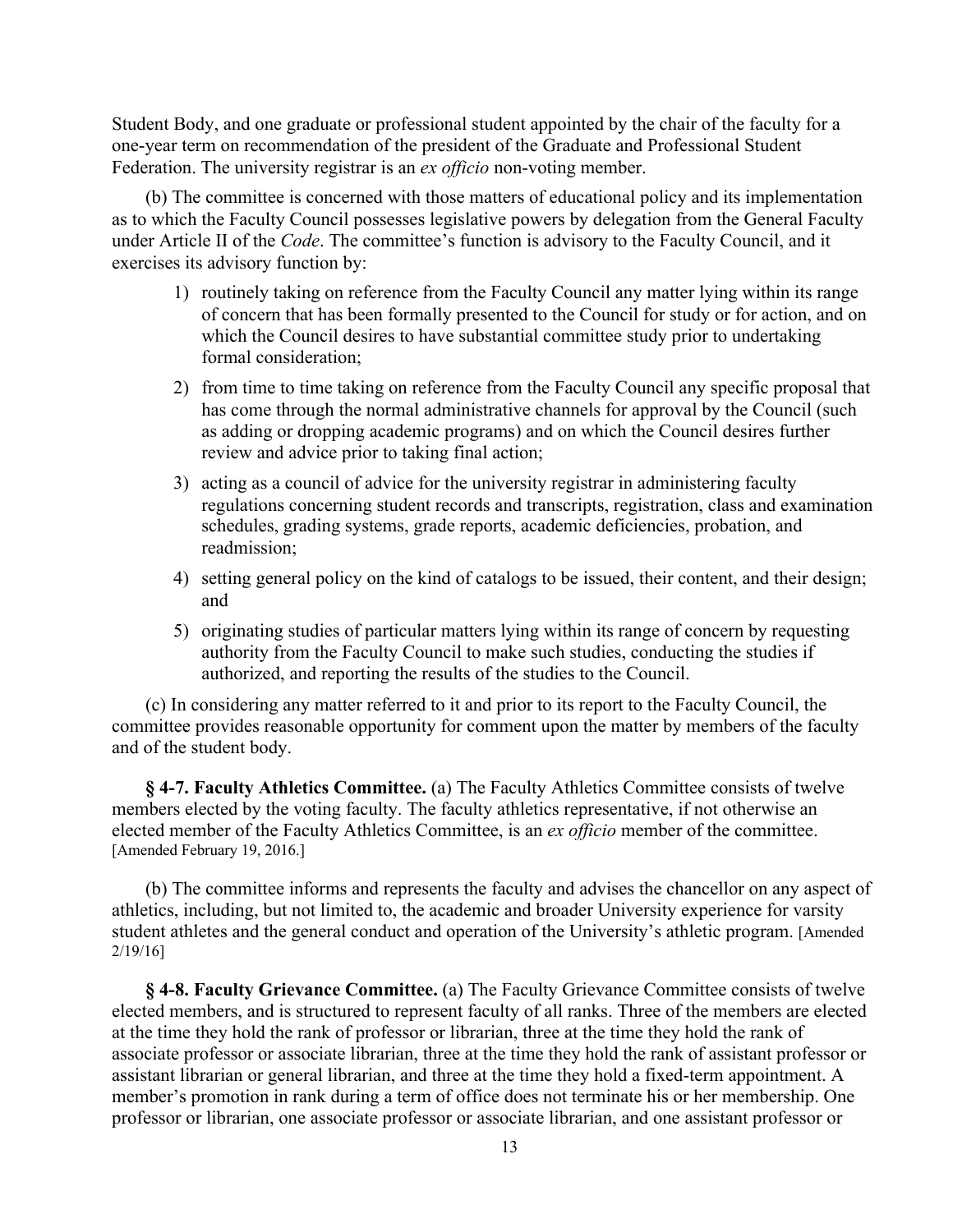assistant librarian or general librarian, and one person holding a fixed-term appointment are elected each year. [Amended February 19, 2016.]

(b) The committee is authorized to hear and advise with respect to the adjustment of grievances of all persons designated as members of the Faculty by the *Trustee Policies and Regulations Governing Academic Tenure* and those librarians who are members of the General Faculty. The power of the committee is solely to hear representations by the persons directly involved in grievances, to facilitate voluntary adjustment by the parties, and to advise adjustment by the administration when appropriate. Advice for adjustment in favor of an aggrieved faculty member may be given to the chancellor only after the dean, department chair, or other administrative official most directly empowered to adjust it has been given similar advice and has not acted upon it within a reasonable time.

(c) As to members of the General Faculty, grievances within the committee's jurisdiction include matters directly related to a faculty member's employment status and institutional relationships within the University, except for those within the jurisdiction of the Faculty Hearings Committee or arising from the termination of an administrative appointment.

(d) As to graduate students or others who have teaching duties, grievances within the committee's jurisdiction include only those which meet all four of the following conditions: (1) they arose in connection with the grievant's teaching duties, (2) they raise a question of academic freedom, (3) the dean or chair with immediate responsibility for the grievant has no authority to fashion an appropriate remedy, and (4) there is no other appropriate grievance procedure.

(e) No grievance may be considered except on the basis of a prior written statement of its nature by the aggrieved faculty member nor until determination is made that an unsuccessful attempt has been made by the faculty member to resolve it with the administrative official most directly concerned.

(f) The committee may act as a whole or, by designation of the chair, in panels of two or more, for the consideration of particular grievances. It may promulgate rules of procedure for its operations. When promulgated, these rules constitute the exclusive formal procedures for the adjustment of faculty grievances herein described. No formal appeal procedure is provided.

**§ 4-9. Faculty Hearings Committee.** (a) The Faculty Hearings Committee is composed of nine faculty members elected by the voting faculty. Members must hold permanent tenure when elected.

(b) The committee performs functions assigned to it in the *Trustee Policies and Regulations Governing Academic Tenure*. For each hearing, the committee's chair assigns members to a panel in conformance with the provisions of that document.

**§ 4-10. Financial Exigency and Program Change Committee.** (a) The Financial Exigency and Program Change Committee consists of twelve elected members, six from the Division of Academic Affairs and six from the Division of Health Affairs, each of whom must hold a tenured or probationary term appointment when elected. The chair may be re-elected by the committee to successive one-year terms as chair.

(b) The committee discharges the functions provided in § 6 of the *Trustee Policies and Regulations Governing Academic Tenure*, in accordance with the following procedures: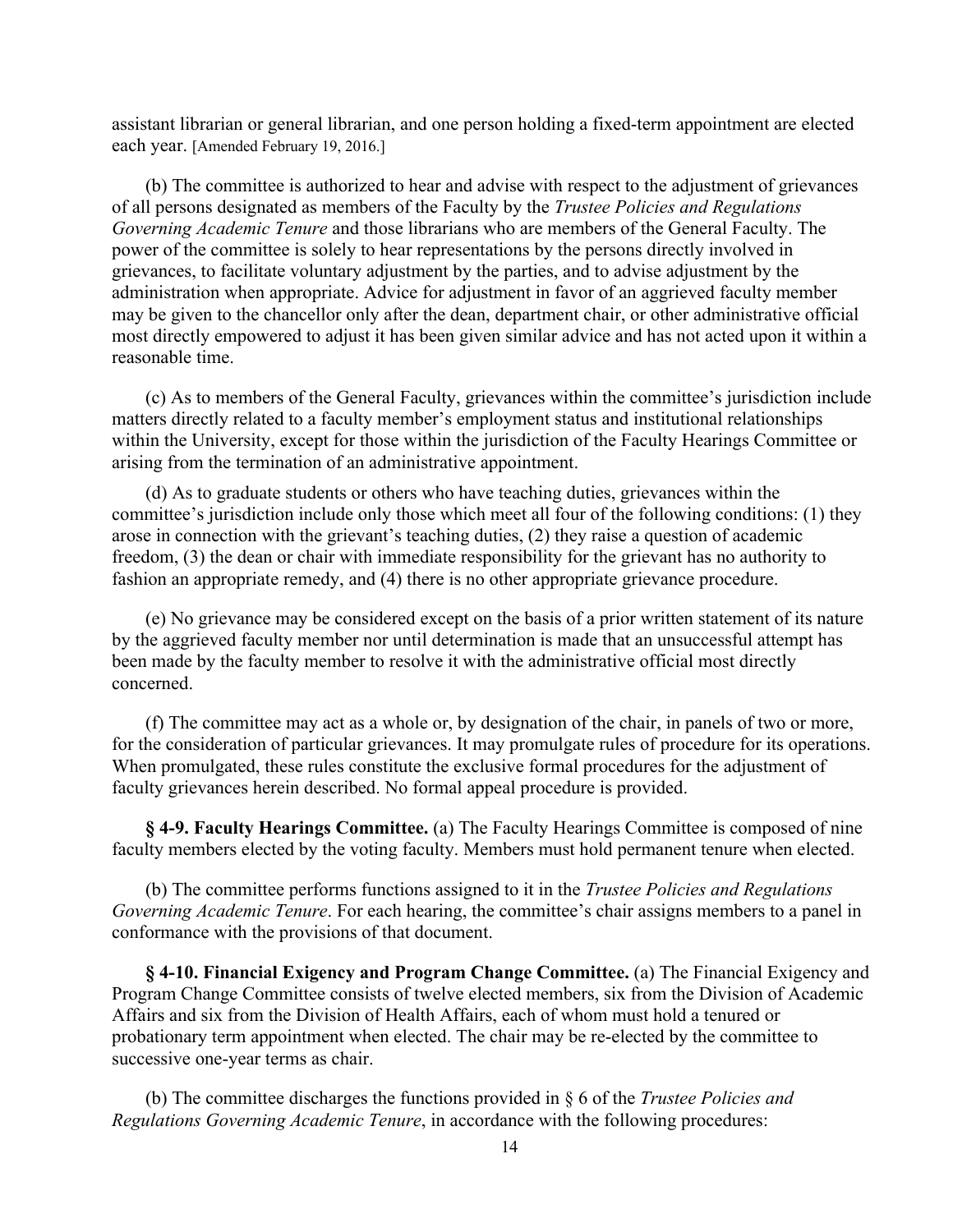- 1) In considering the chancellor's preliminary statement (*Trustee Policies*, § 6.c), the committee requests advice in the form of a written report from the chair and faculty of each department which in the judgment of the committee might be directly affected by the adoption of any option potentially involving terminations of faculty employment which is described in the chancellor's statement. The committee may request advice on any matter deemed by the committee to be relevant to the problem presented by the chancellor's statement, but in any event requires response directly to the following points:
	- i. in the case of financial exigency, whether other options than any affecting the particular department would better serve the interests of the University, and how, if any option directly affecting a particular department were to be implemented, a sound and balanced educational program might be maintained by the department without any, or a minimum of, terminations of faculty employment;
	- ii. in the case of program change, whether on balance it is justified, and how, if it is to be effected, this may be accomplished without any, or a minimum of, terminations of faculty employment.
- 2) In considering the chancellor's proposal for specific action (*Trustee Policies*, § 6.f), the committee requests advice in the form of a written report from the faculty and chair of each department identified in the proposal as a unit to be directly affected by the proposed action. The committee may request advice on any matter deemed by the committee to be relevant to its consideration of the proposed action, but in any event requires advice as to the propriety and efficacy of the criteria proposed by the chancellor for determining individual faculty members for termination.
- 3) In requesting advice at either stage, the committee specifies a time for submission of written reports which allows not less than seven days between receipt of such reports and the time for submission of the committee's report to the chancellor.
- 4) For the purposes of this section, the terms "termination," "financial exigency," and "program change" have the meanings given them by § 6.a of the *Trustee Policies and Regulations Governing Academic Tenure*; the word "department" is used to include departments, schools, and any other unit of the University which initiates appointments and other personnel actions affecting faculty members; and the word "chair" is used to include the chief administrative officer of each such unit.

**§ 4-11. Honorary Degrees and Special Awards Committee.** (a) The Honorary Degrees and Special Awards Committee consists of six members elected by the voting faculty. The secretary of the faculty is a member of the committee *ex officio*.

(b) The committee considers nominations from the faculty for (1) Honorary Degrees, awarded at Commencement each May; (2) Distinguished Alumnus and Alumna Awards, presented each University Day, 12 October; (3) the Thomas Jefferson Award; (4) the O. Max Gardner Award; and (5) other awards referred to the committee by the chancellor or the chair of the faculty. Nominees for Honorary Degrees and Distinguished Alumnus and Alumna Awards are recommended for approval to the Faculty Council and the Board of Trustees. The chancellor presents the nominee for the Gardner Award to the Board of Governors.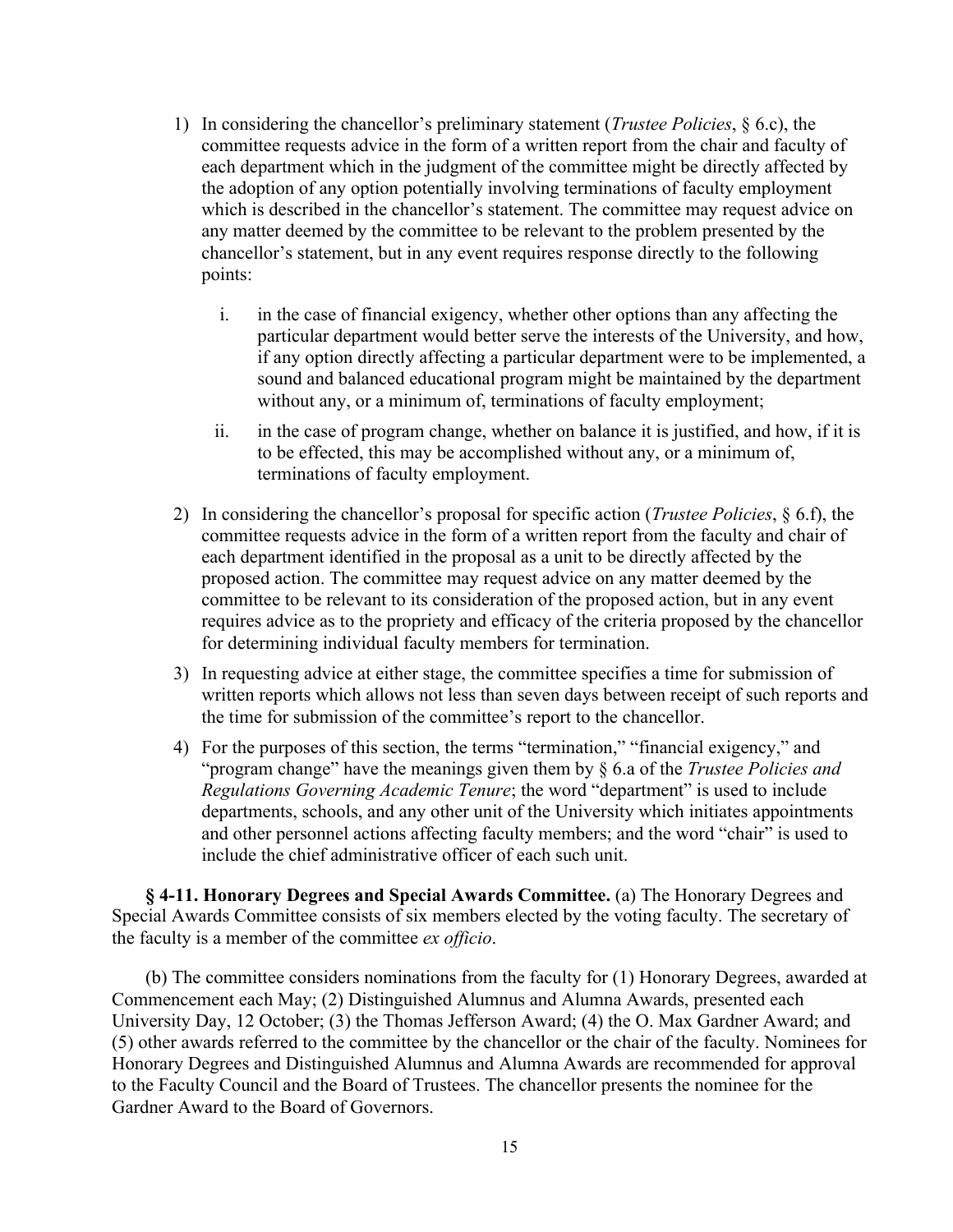**§ 4-12. Faculty Assembly Delegation.** (a) The delegation of the General Faculty to the Faculty Assembly of The University of North Carolina is composed of four members elected by the voting faculty and the chair of the faculty or the chair's designee. The chair of the faculty designates the chair of the delegation. The Committee on University Government may amend the provisions of this paragraph with respect to the number of members of the delegation when required by a change in the number of members of the Faculty Assembly apportioned to the University. Such amendments are reported promptly to the secretary of the faculty and by him or her to the General Faculty.

(b) The delegation represents the faculty of the University at the Faculty Assembly of The University of North Carolina and reports to the Faculty Council on matters of interest relating to the Faculty Assembly and actions taken by that body. [Entire § 4-12 recodified 2/19/16]

**§ 4-13. Buildings and Grounds Committee.** (a) The Building and Grounds Committee is appointed by the chancellor.

(b) The committee advises the chancellor on plans for the long-range physical development of the campus, the siting and exterior design of new and renovated buildings, major landscaping changes, the selection of architects, the location of monuments and memorials, and such other matters as the chancellor may refer to it.

**§ 4-14. Committee on Fixed-Term Faculty.** (a) The Committee on Fixed-Term Faculty consists of nine members of the voting faculty appointed by the chair of the faculty. Seven of the members are fixed-term, and two are tenured. [Amended April 12, 2019.]

(b) The committee addresses concerns and makes policy recommendations on matters specific to fixed-term faculty members, including, but not limited to, working conditions, status, and professional advancement.

**§ 4-15. Faculty Welfare Committee.** (a) The Faculty Welfare Committee is appointed by the chair of the faculty.

(b) The committee monitors and works toward the improvement of faculty working conditions, including salaries and benefits.

**§ 4-16. Faculty Committee on Research.** (a) The Faculty Committee on Research consists of nine members appointed by the chancellor.

(b) The committee advises the chancellor, other officers of administration, and the Faculty Council on matters of University policy and its implementation that have significant impact upon research.

**§ 4-17. Scholarships, Awards, and Student Aid Committee.** (a) The Scholarships, Awards, and Student Aid Committee is appointed by the chancellor.

(b) The committee establishes policy for scholarship and student aid funds, monitors the operations of the Office of Scholarships and Student Aid, and advises the chancellor on matters regarding scholarships and other forms of student aid.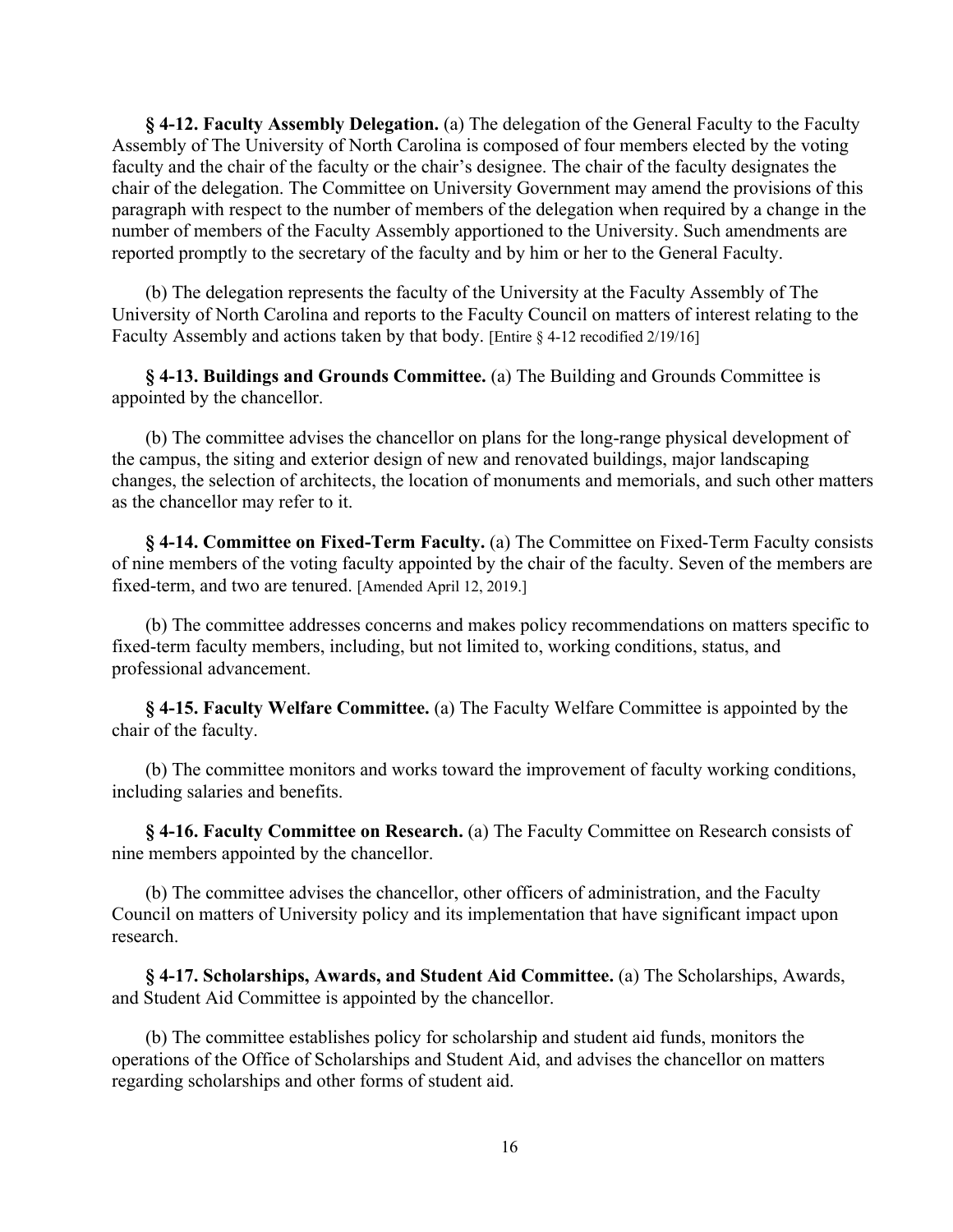**§ 4-18. Committee on Community and Diversity.** (a) The Committee on Community and Diversity consists of five faculty members and two students appointed by the chair of the faculty.

(b) The committee is responsible for fostering community and promoting pluralism in the University by encouraging social interaction, mutual acceptance, and respect among various groups on campus. The committee is especially attentive to matters generated by discrimination on the basis of age, race, gender, disability, religion, socio-economic status, national or ethnic origin, or sexual orientation.

**§ 4-19. Faculty Committee on University Government.** (a) The Faculty Committee on University Government consists of seven members appointed by the chancellor. The secretary of the faculty serves as an *ex officio* member.

(b) The committee is concerned with the continuing development, adaptation, and interpretation of *The Faculty Code of University Government*. Subject to the powers of the University's Board of Governors and president, and of the Board of Trustees and the chancellor of the University of North Carolina at Chapel Hill, the *Code* represents legislation enacted by the faculty regarding forms of internal organization and procedures at this institution which are deemed necessary for its fair and effective operation.

(c) The committee periodically reviews the existing *Code* and solicits suggestions for its improvement. Based on its review, the committee recommends appropriate amendments to the *Code* for consideration and vote of the General Faculty. As provided under Article I of the *Code*, the committee considers and reports on other proposals to amend the *Code* and also periodically makes appropriate adjustments of the elective representatives in the Faculty Council. The committee considers and reports on special questions of University governance which are referred to it by the chancellor or members of the faculty. The committee is especially concerned with maintaining internal forms and procedures of academic administration which reflect principles of democracy and equity, vision and adaptability, and quality and responsibility, toward achieving the intellectual aims of the University.

**§ 4-20. Agenda Committee.** The Agenda Committee consists of the chair of the faculty, the secretary of the faculty, and five elected members of the Faculty Council appointed by the chair of the faculty for renewable one-year terms. The committee develops the agenda for meetings of the Faculty Council and the General Faculty.

#### **§ 4-21. [Reserved].**

**§ 4-22. Status of Women Committee.** (a) The Status of Women Committee is appointed by the chair of the faculty.

(b) The committee addresses ongoing concerns of women faculty members, identifies obstacles to achievement and maintenance of equality in the representation and status of women on the faculty, and proposes steps for overcoming those obstacles.

#### **§ 4-23. [Reserved].**

**§ 4-24. Advisory Committee on Undergraduate Admissions.** (a) The Advisory Committee on Undergraduate Admissions consists of the dean of the College of Arts and Sciences or the dean's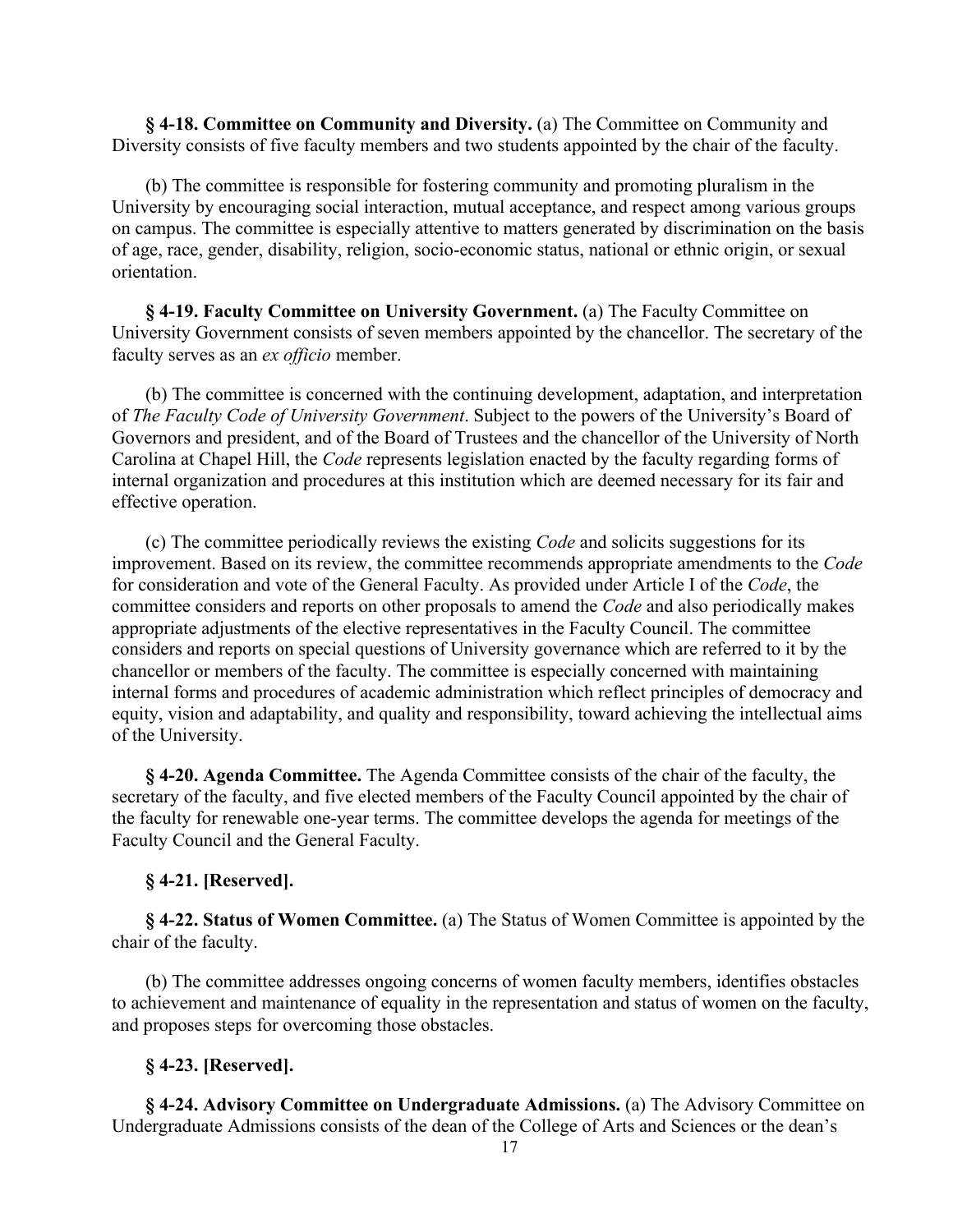designee as chair; the associate dean for academic advising in the College of Arts and Sciences, two other academic deans from outside the College of Arts and Sciences, and seven faculty members engaged in undergraduate instruction, all appointed by the chancellor. At least five of these faculty members hold primary appointments in the College of Arts and Sciences. The university registrar, the director of undergraduate admissions, and the vice chancellor for student affairs are *ex officio*, nonvoting members of the committee.

(b) The committee serves in an advisory capacity to the director of undergraduate admissions. In particular, it addresses the design and application of admissions policy, recommends guidelines for special talent and exceptional admissions, and monitors and responds to the national college admissions environment.

(c) The committee meets at least once each semester or more on call of the chair. The chair calls a meeting whenever requested by the director of undergraduate admissions.

**§ 4-25. University Committee on Copyright.** (a) The University Committee on Copyright is appointed by the chancellor. It consists of (i) faculty members, (ii) one or more graduate students, serving one-year renewable terms, and (iii) members from campus units, such as the campus libraries and the Office of Technology Commercialization, that are involved in intellectual property matters. The Director of the University of North Carolina Press, or the Director's designee, is an *ex officio* member. Faculty members constitute a majority of the members of the committee.

(b) The committee represents to the chancellor and the University community the concerns of faculty and other users and creators of scholarly information. The committee's functions include:

- 1) monitoring trends in such areas as institutional or consortial copyright use policies, changes in copyright ownership models, and guidelines for fair use of information in all formats;
- 2) identifying areas in which policy development is needed and recommending to the chancellor new or revised institutional policies and guidelines;
- 3) cooperating with the administration to propose and monitor the application of University policies and guidelines regarding ownership and use of copyrighted or licensed scholarly works; and
- 4) assisting in identifying educational needs of the faculty and others related to compliance with copyright policies and guidelines, and advising on appropriate ways to address those needs.

**§ 4-26. Faculty Information Technology Advisory Committee.** (a) The Faculty Information Technology Advisory Committee is appointed by the chair of the faculty. It consists of (i) faculty members, and (ii) one or more students serving one-year renewable terms. Faculty members constitute a majority of the members of the committee.

(b) The committee represents to the chancellor and the University community the concerns of faculty and others with regard to information technology. The committee's functions include:

1) considering issues pertaining to the use of information technology in teaching and learning, research, and other professional activities in the University; and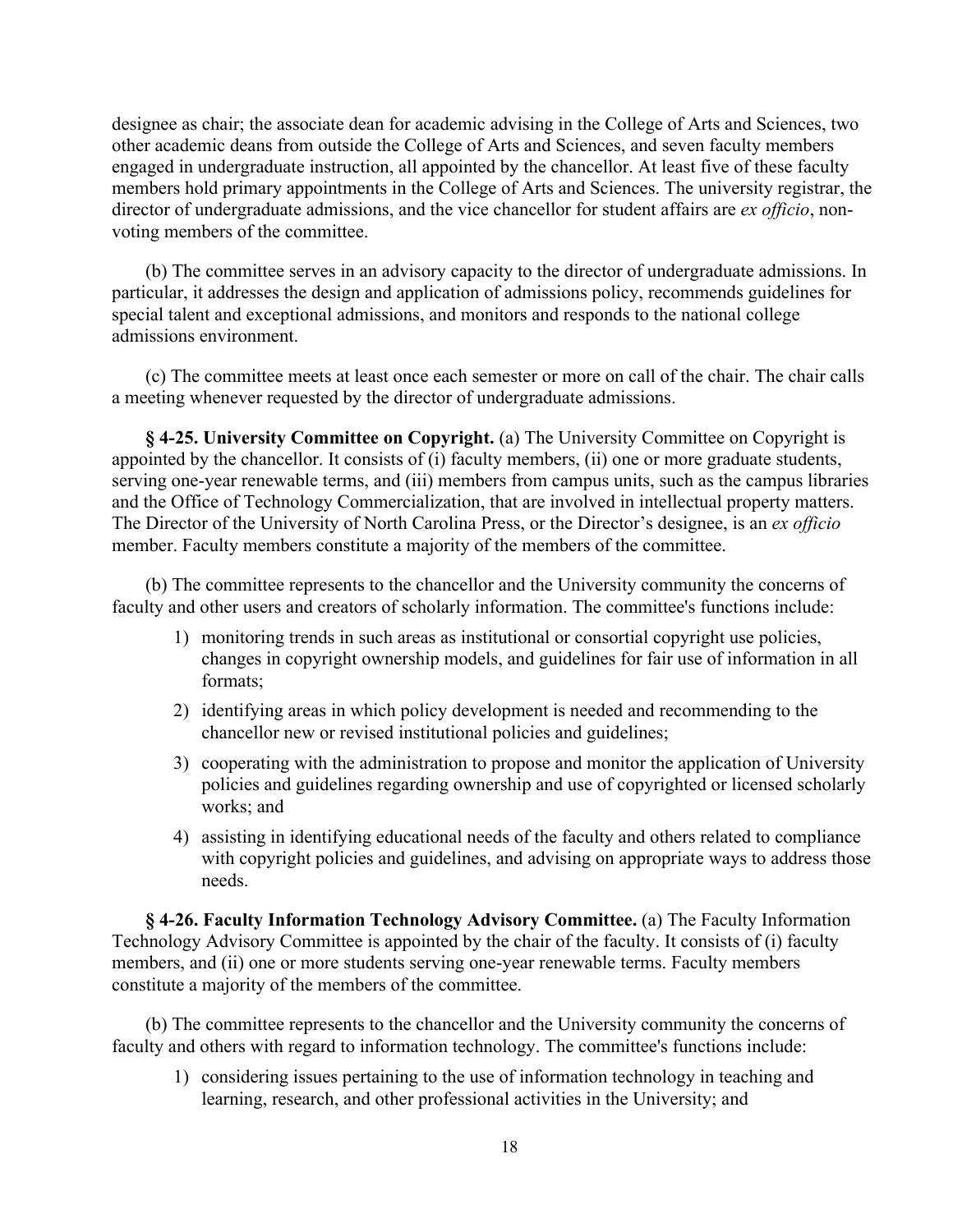2) advising University officers and offices of administration on faculty needs and interests relating to information technology.

## **ARTICLE 5**

## **APPOINTMENTS, PROMOTIONS, AND TENURE OF MEMBERS OF THE FACULTY**

**§ 5-1. Faculty appointments and promotions.** Appointments and promotions in rank are made and tenure is conferred in accordance with the *Trustee Policies and Regulations Governing Academic Tenure*.

**§ 5-2. Faculty review of recommendations for conferral of permanent tenure or for promotion to a higher rank of persons holding permanent tenure.** (a) A recommendation for the conferral of permanent tenure or for promotion to a higher rank is initiated by the chair of the candidate's department, if the candidate's school or college is organized into departments. The chair is advised by the entire assembled faculty who are qualified to consult on the action. The department chair's recommendation is then communicated to the dean of the school or college, who seeks the advice of an elected committee of the school or college faculty before acting on the department chair's recommendation. A dean's recommendation for the conferral of permanent tenure and/or promotion to a higher rank is reviewed by the elected faculty Committee on Appointments, Promotions, and Tenure, which advises the provost on the recommendation.

(b) In schools without departments, a recommendation for the conferral of permanent tenure or for promotion to a higher rank is initiated by the dean of the school. The dean is advised by the entire assembled faculty who are qualified to consult on the action in question. The dean's recommendation for the conferral of permanent tenure and/or promotion to a higher rank is reviewed by the elected faculty Committee on Appointments, Promotions, and Tenure, which advises the provost on the recommendation.

**§ 5-3. Consultation with respect to tenured appointments and promotions.** Tenured faculty members of all ranks in an appointing unit are qualified to consult on the appointment or promotion of a candidate to a rank conferring permanent tenure, except in the case of initial appointment or promotion to the rank of professor, in which case consultation may be limited to professors in the appointing unit.

**§ 5-4. Consultation with respect to full-time fixed-term faculty appointments.** Chairs or deans making appointments, reappointments, or promotions of persons to full-time fixed-term faculty positions consult with an appropriate faculty committee in the appointing unit.

## **ARTICLE 6 THE SCHOOLS AND COLLEGES**

**§ 6-1. Academic deans.** (a) The chief academic officer of each school or college is a dean. The chancellor appoints deans for indefinite terms in consultation with the faculty concerned. A dean is formally evaluated for continuation in office not less frequently than once in every five years.

(b) The duties of a dean include the following: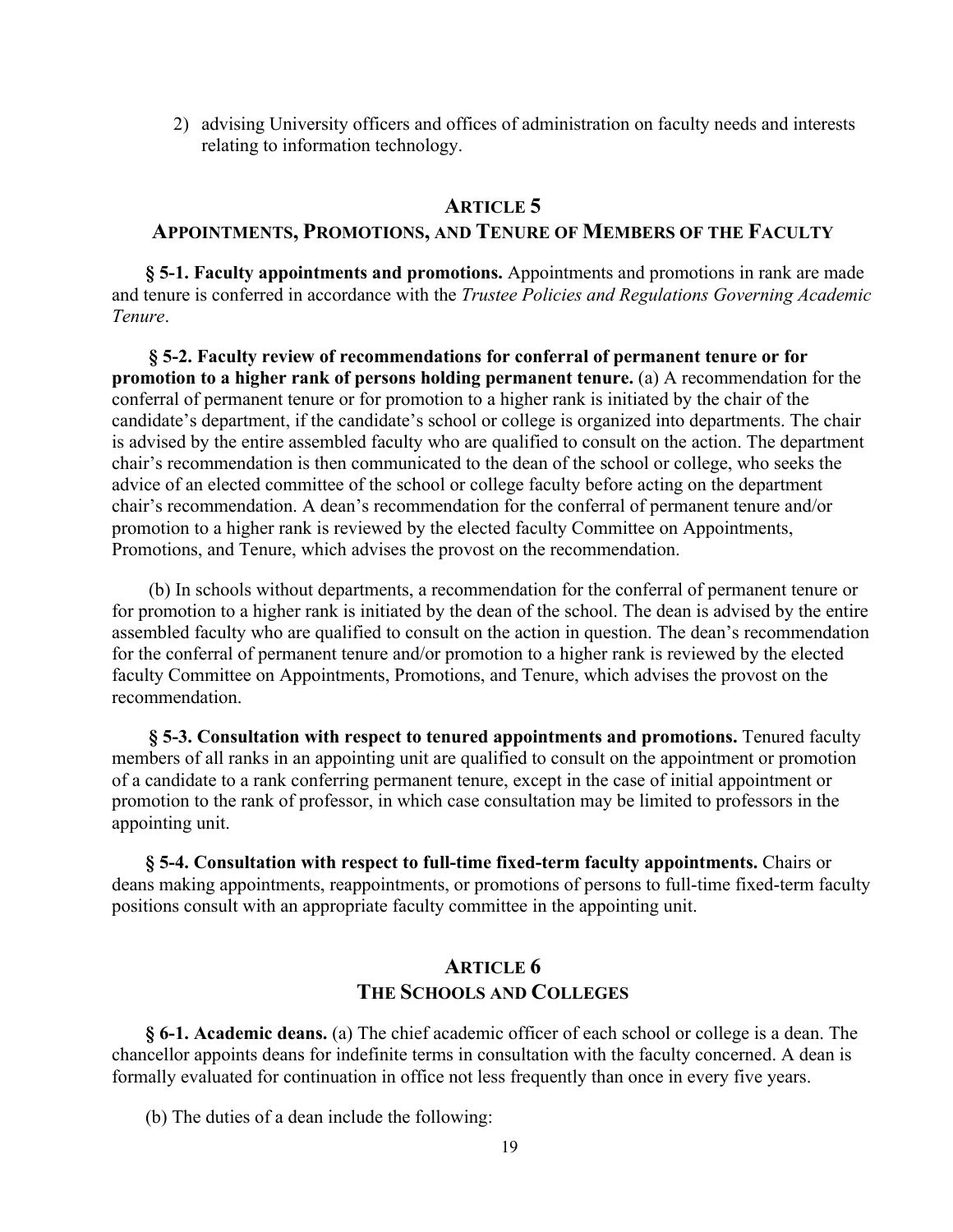- 1. To initiate and implement educational programs and policies of the school or college in consultation with the faculty;
- 2. To administer all curricular and degree programs, all regulations governing academic standards, and such other special functions as may be delegated to the school or college;
- 3. To convene the faculty, or a duly established body representative of the faculty, at least once each semester for the purpose of acting on matters that must be put before the Faculty Council; approving or rejecting new courses; clarifying and interpreting rules and regulations; planning for the initiation of changes in educational policies and practices; establishing or revising personnel policies; establishing or revising criteria for faculty appointments, promotions, and tenure; and transacting any other business that requires action by or consultation with the faculty;
- 4. To call and preside over meetings of the faculty of the school or college;
- 5. To advise his or her administrative superior on any matter affecting the school or the University;
- 6. To make recommendations for faculty appointments, promotions, and tenure and for faculty salary adjustments;
- 7. To supervise and evaluate the performance of support staff assigned to the school or college;
- 8. To prepare and transmit to the chancellor an annual administrative budget and an annual report of the school or college; and
- 9. To prepare materials concerning the school or college for the university catalogs.

**§ 6-2. Administrative boards.** (a) The College of Arts and Sciences, the General College, the Graduate School, and the Summer School each has an administrative board appointed by the chancellor upon recommendation of the dean. Professional schools also have administrative boards, unless the chancellor finds that one is not needed after consulting the dean and faculty of the school. If a professional school does not have an administrative board, the duties described in subsection (b), below, are performed by the faculty as a whole or by a duly established body representative of the faculty.

Except as otherwise specified in this Code, the majority of the members of an administrative board are members of the faculty of the school or unit concerned. The term of office is three years. Terms are staggered so that approximately the same number of terms expires each year. A member who has served two successive terms is not eligible for immediate reappointment.

(b) Subject to the powers of the faculty of the school or college concerned and of the Faculty Council, administrative boards have the following duties:

- 1. To formulate, together with the dean, educational policies;
- 2. To advise the dean in handling administrative matters;
- 3. To review and approve new programs and curricula;
- 4. To examine and pass finally on all new courses proposed to the particular school or college; and
- 5. To perform such other duties as may be delegated to them by the dean.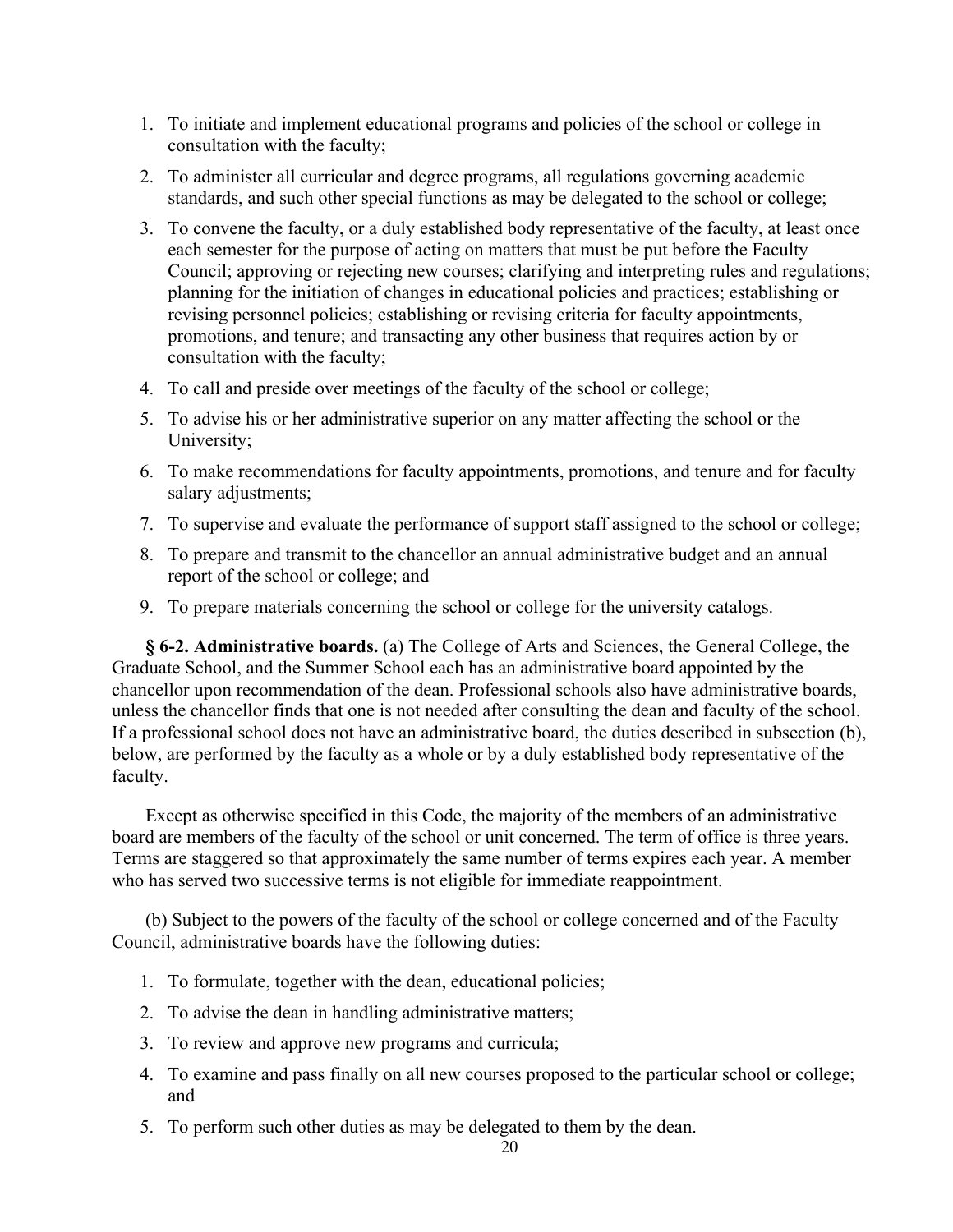**§ 6-3. Department chairs.** (a) In the College of Arts and Sciences and professional schools organized into departments, the academic head of each department is the department chair. Chairs are appointed by the chancellor for terms of three to five years on recommendation of the dean, who consults with the departmental faculty in identifying nominees for department chair.

The chancellor may terminate a chair's appointment before the term expires upon recommendation of the dean who consults with the assembled voting faculty of the department before making that recommendation. A chair's appointment is terminated only for good cause shown and the chair is entitled to a specification of the reasons. The chair has the right to appear in person before the Advisory Committee to present his or her perspective on the situation. In exceptional cases requiring immediate action, the chancellor may suspend a chair's appointment pending the dean's consultation with the departmental faculty.

(b) Department chairs have the following duties, which are performed in consultation with the voting faculty of the department:

- 1. To administer the departmental budget;
- 2. To supervise and evaluate the performance of support staff assigned to the department;
- 3. To initiate appointments to faculty positions, to initiate recommendations for reappointment and promotion of faculty members, and to recommend adjustments in faculty salaries;
- 4. To formulate and implement educational policies;
- 5. To maintain instructional facilities, including library resources; and
- 6. To report annually to the dean on the work and activities of the department.

Chairs have the right of appeal in budgetary and other matters from the dean to the provost and to the chancellor.

**§ 6-4. School and departmental faculty meetings.** The school or department holds regular faculty meetings at least once in each semester. The dean or chair may call special meetings and must do so upon request of one-half of the voting faculty of the school or department. The dean or chair presides at all meetings and ensures that an accurate record of the proceedings is kept. Members of the school or departmental faculty who are members of the voting faculty as defined in § 1-4 of the Faculty Code are eligible to vote in faculty meetings, except that fixed-term faculty are not eligible to vote on tenure-track appointments, reappointments, or promotions

# **ARTICLE 7 THE GENERAL COLLEGE**

**§ 7-1. The General College.** The General College comprises the first and second year work in the University. It is administered by the College of Arts and Sciences and certifies students for advancement to an undergraduate degree program in the College or one of the professional schools.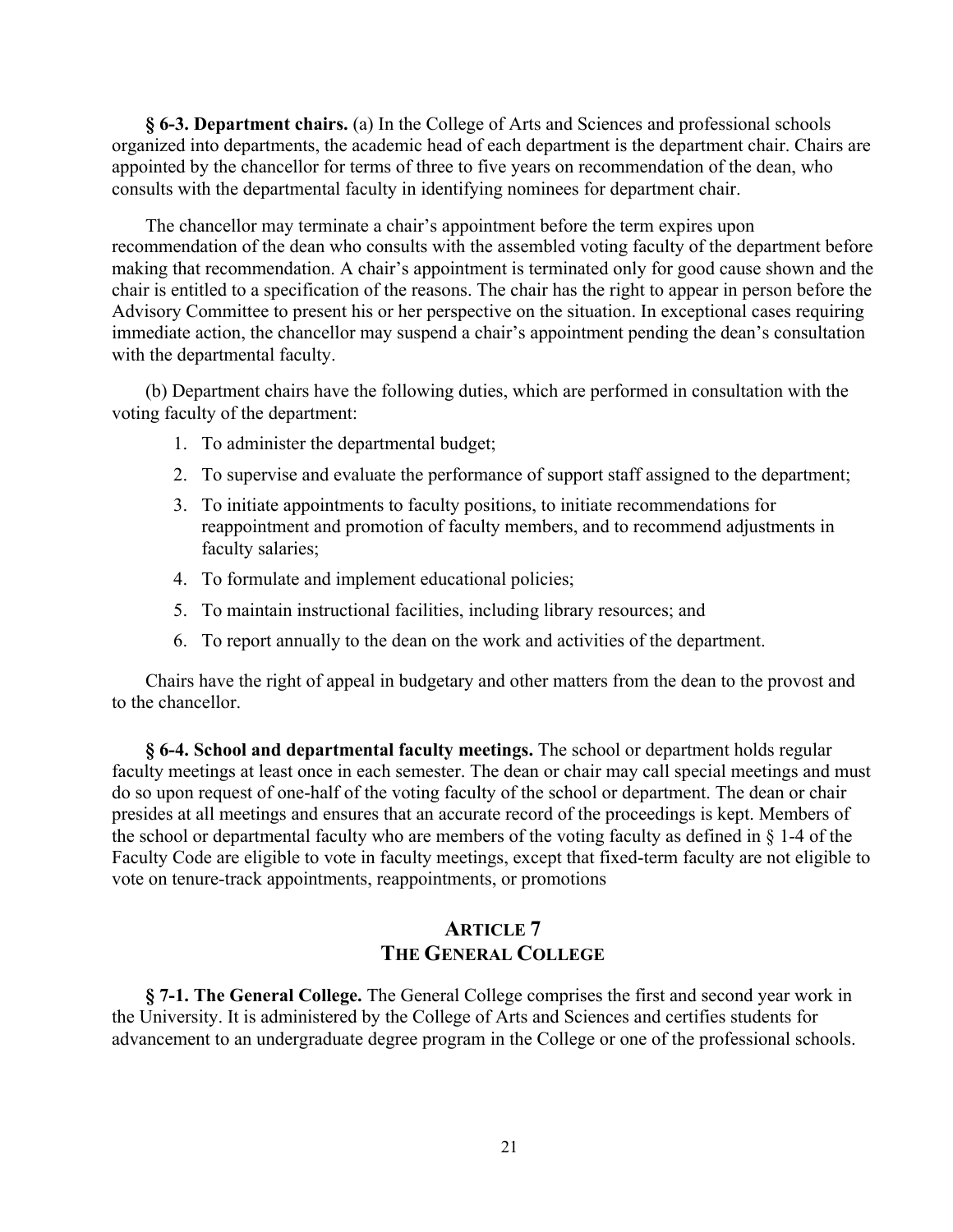# **ARTICLE 8 THE COLLEGE OF ARTS AND SCIENCES**

**§ 8-1. Divisions of the College of Arts and Sciences.** (a) The College of Arts and Sciences is organized into the Divisions of Fine Arts, Humanities, Natural Sciences and Mathematics, and Social Sciences. These Divisions comprise the departments and curricula listed below:

- 1. *Fine Arts*: Art and Art History; Dramatic Art; and Music.
- 2. *Humanities*: American Studies; Classics; Communication; English and Comparative Literature; Germanic and Slavic Languages and Literatures; Linguistics; Philosophy; Religious Studies; Romance Studies; and Women's and Gender Studies.
- 3. *Natural Sciences and Mathematics*: Applied Physical Sciences; Biology; Biomedical Engineering; Chemistry; Computer Science; Environment, Ecology and Energy; Exercise and Sport Science; Geological Sciences; Marine Sciences; Mathematics; Physics and Astronomy; Psychology and Neuroscience; and Statistics and Operations Research.
- 4. *Social Sciences*: Aerospace Studies; African, African-American, and Diaspora Studies; Anthropology; Archaeology; Asian Studies; City and Regional Planning; Contemporary European Studies; Economics; Geography; History; Global Studies; Latin American Studies; Military Science; Naval Science; Peace, War, and Defense; Political Science; Public Policy; and Sociology.

(b) The secretary of the faculty assigns to the appropriate division any department or curriculum not specified in subsection (a).

(c) The Committee on University Government, with the approval of the chancellor, may adjust the assignment of departments and other units in subsection (a) whenever required by changes in the organization of the College.

(d) For the purposes of elections stipulated in  $\S$  8-3, members of departmental faculties have voting privileges only in the division of their primary appointment. Faculty members who have no departmental affiliation have electoral voting privileges in the division to which they are assigned by the secretary of the faculty.

(e) For the purposes of  $\S$  8-4, members of the voting faculty with multiple appointments may participate in more than one divisional faculty, in accordance with their appointments.

**§ 8-2. Faculty of the College of Arts and Sciences.** All members of the General Faculty holding primary appointments in departments and curricula within the College of Arts and Sciences are members of the Arts and Sciences Faculty.

## **§ 8-3. Arts and Sciences Advisory Committee.**

(a) The Arts and Sciences Advisory Committee consists of four members of the Arts and Sciences Faculty holding the rank of professor, one elected by each of the divisions specified in § 8-1 from among its members. The term is three years, and members may not be elected to more than two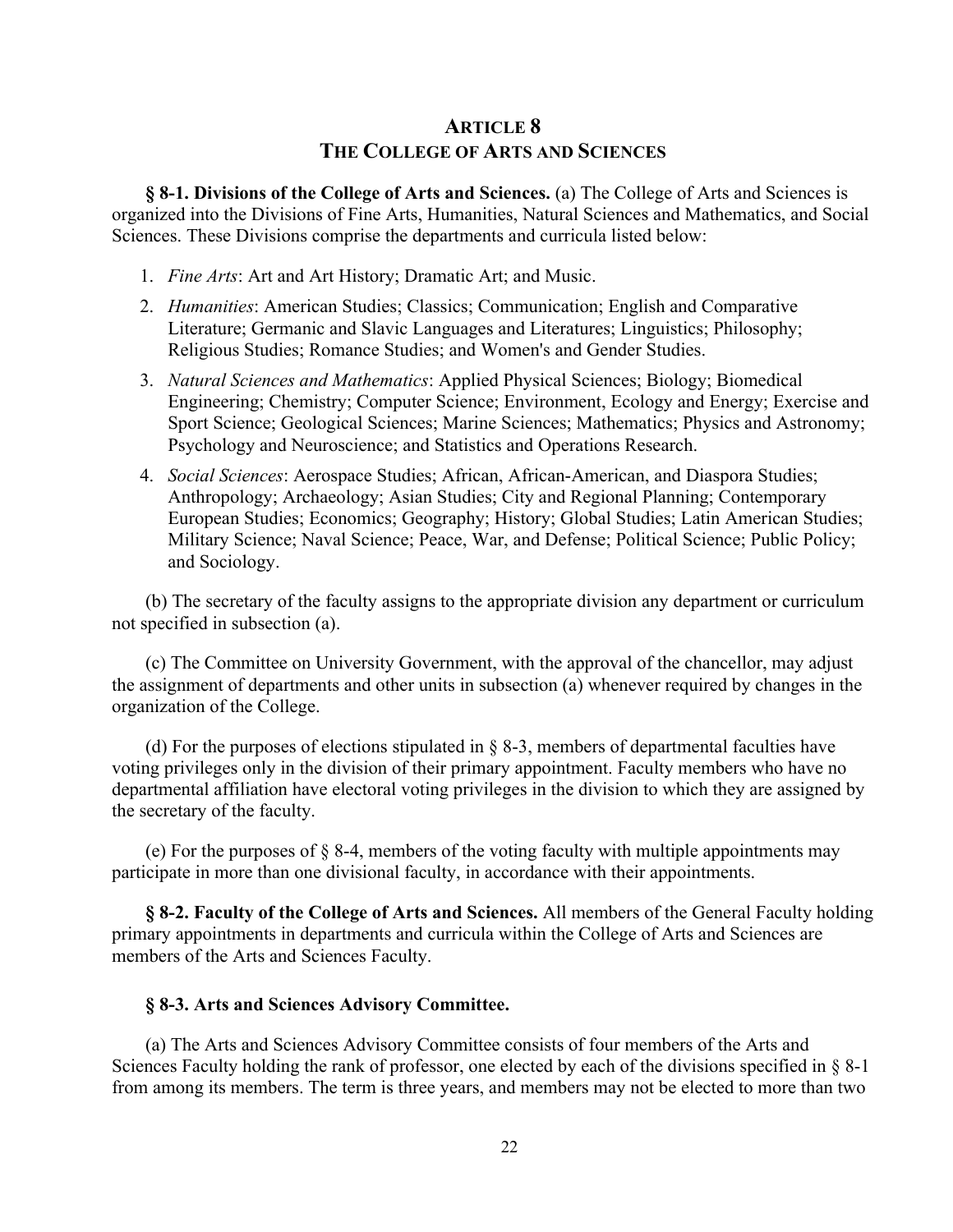consecutive terms. Sitting department chairs may not serve on this committee. The dean of the College of Arts and Sciences consults the committee on:

- 1. Appointments, reappointments, and promotions that have the effect of conferring permanent tenure;
- 2. Promotions to a higher rank of persons holding permanent tenure at the rank of associate professor or assistant professor; and
- 3. Appointments to distinguished professorships.

(b) Interim vacancies are filled by the secretary of the faculty from the list of those voted on in the two most recent elections in the order of the highest number of votes received unless all such persons decline appointment or are ineligible, or there is an insufficient number, in which case the vacancy is filled by the secretary in consultation with the chairs of the units that comprise the division.

**§ 8-4. Divisional faculties.** (a) The faculty of each Arts and Sciences Division is composed of the voting faculty members of its component departments and curricula.

(b) A meeting of any divisional faculty to discuss matters pertaining to the division may be called by the dean of the College of Arts and Sciences, and must be called upon the written request of ten percent of the divisional faculty or three department or curriculum chairs in that division, except for the Division of Fine Arts, in which a written request from only two chairs is required. The division's representative on the Arts and Sciences Advisory Committee serves as the presiding officer; in the absence of this representative, a presiding officer is chosen by the dean.

(c) A quorum is conclusively presumed at any meeting of a divisional faculty called on at least ten days' written notice. Otherwise, the presence of twenty percent of the division's voting members is necessary for a quorum.

(d) The dean of the College of Arts and Sciences shall insure that each divisional faculty is represented on the Administrative Boards of the College and General College, and on any other standing committees that deal with the instructional programs of the College or General College.

# **ARTICLE 9 THE GRADUATE SCHOOL**

**§ 9-1. The graduate faculty.** The graduate faculty comprises all members of the faculty holding the ranks of assistant professor, associate professor, or professor, and other qualified members of the General Faculty who have been approved for membership in the graduate faculty pursuant to policies and procedures adopted by the Administrative Board of the Graduate School.

## **ARTICLE 10 THE SUMMER SCHOOL**

**§ 10-1. The Summer School.** The Summer School in a curricular sense is the third term of the University's academic program. The Summer School has a special budget.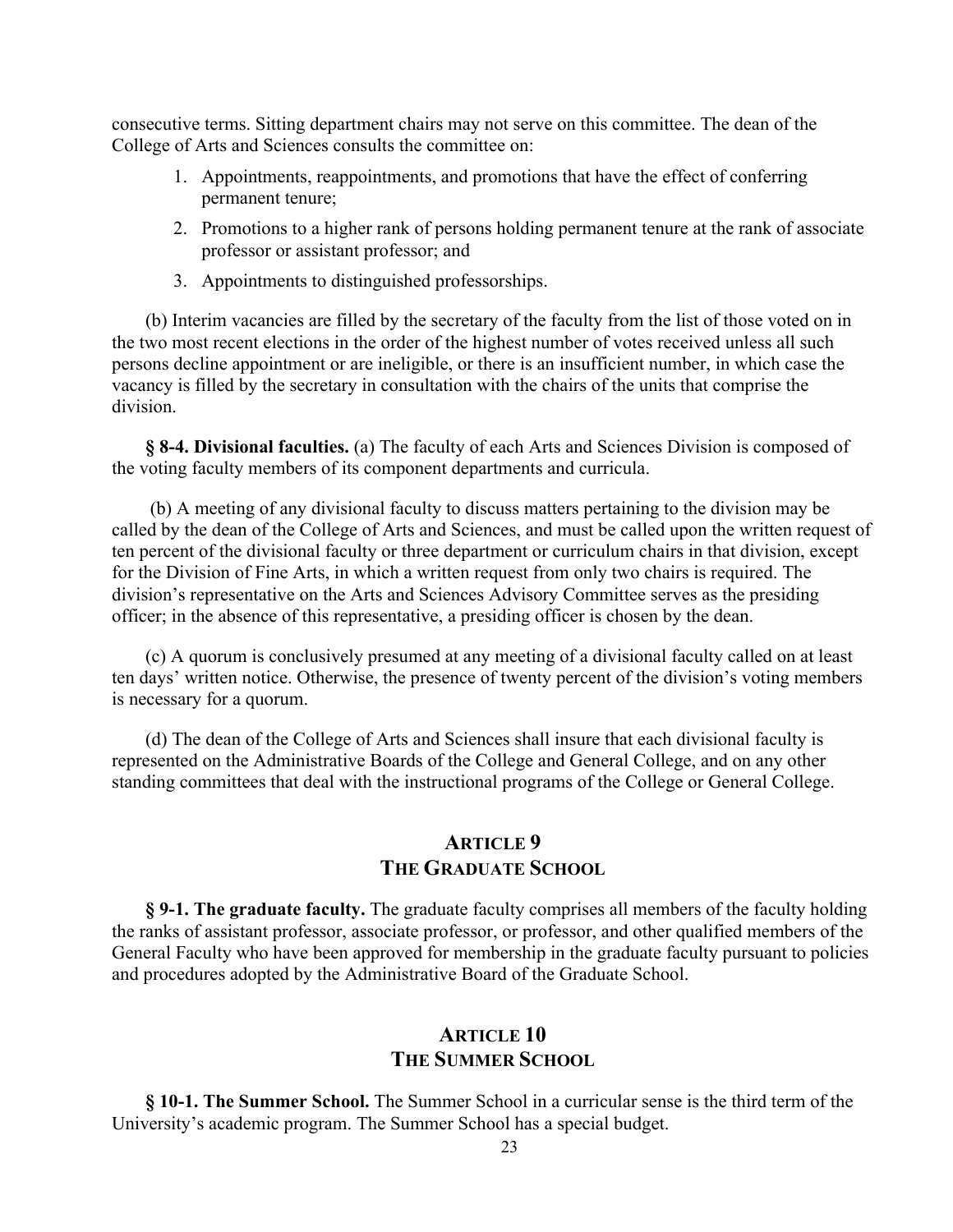**§ 10-2. Dean and Administrative Board of the Summer School.** The Summer School is administered by a dean and an administrative board. The dean and the board are authorized to select and appoint the Summer School staff, allocate funds, and determine educational policies. The Administrative Board of the Summer School is composed of the dean, as chair, the director of continuing education, the dean of the College of Arts and Sciences, two deans or their representatives from the professional schools in Academic Affairs, who serve three-year terms, and at least four atlarge members. The at-large members are appointed by the chancellor, and are selected so that the Divisions of Fine Arts, Humanities, Natural Sciences and Mathematics, and Social Sciences are represented.

**§ 10-3. Salary payments for Summer School instructional services.** In the calculation of salary payments for Summer School instructional services, the scale should be equivalent to that in effect during the regular session.

**§ 10-4. Summer School standards of instruction and teaching load.** The standards of instruction and teaching load for Summer School should be equal to those observed in the regular session.

## **ARTICLE 11**

## **RECORDS, REGISTRATION, AND UNDERGRADUATE ADMISSIONS**

**§ 11-1. Director of undergraduate admissions and university registrar.** The director of undergraduate admissions and the university registrar are appointed by the chancellor, after consultation with the Advisory Committee.

**§ 11-2. Duties of the director of undergraduate admissions.** The director of undergraduate admissions (i) conducts preliminary negotiations with all applicants seeking admission to the undergraduate schools and colleges; (ii) evaluates all high school and college transcripts presented by applicants for admission to the undergraduate schools and colleges; (iii) administers the faculty regulations relating to the initial admission to the undergraduate schools and colleges; and (iv) renders such assistance to the deans of the graduate and professional schools as they may request in connection with the admission of students to those schools.

**§ 11-3. Duties of the university registrar.** The university registrar (i) keeps the academic records of all students registered in the University and issues official transcripts and reports of such records; (ii) conducts the registration of all students in the University; (iii) prepares and publishes the class and examination schedules; and (iv) administers the faculty regulations relating to the removal of academic deficiencies incurred in this University and to compliance with probation and readmission requirements.

**§ 11-4. Office of Undergraduate Admissions.** Admission of undergraduate students to colleges or schools to pursue programs leading to a baccalaureate degree is the responsibility of the Office of Undergraduate Admissions. That Office applies policies and procedures which, not inconsistent with policies adopted by the Board of Trustees and applicable faculty legislation, are approved by the Advisory Committee on Undergraduate Admissions.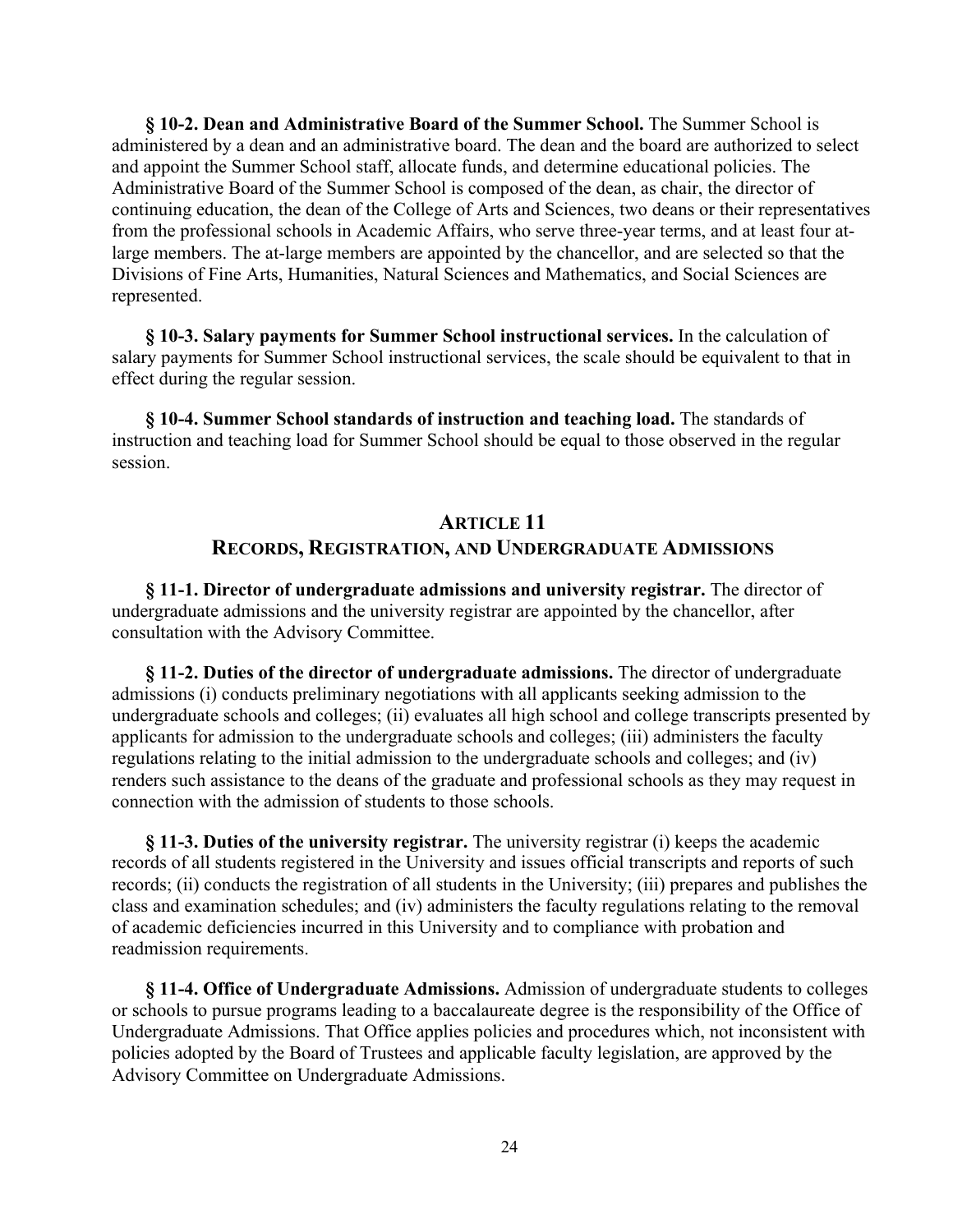**§ 11-5. Attendance at meetings of administrative boards.** The director of undergraduate admissions and the university registrar may attend the meetings of the administrative boards, in an *ex officio*, non-voting capacity.

# **ARTICLE 12**

# **ADMINISTRATIVE BOARD OF THE LIBRARY**

## **§ 12-1. Administrative Board of the Library; composition.**

(a) There is an Administrative Board of the Library composed of fifteen members. Seven members are elected by and from the following electoral divisions:

- 1. The Divisions of the Humanities and Fine Arts of the College of Arts and Sciences—two members.
- 2. The Division of the Social Sciences of the College of Arts and Sciences—two members.
- 3. The Division of Natural Sciences and Mathematics of the College of Arts and Sciences—two members.
- 4. The University Libraries—one member.

(b) The chair of the faculty appoints seven members of the Administrative Board of the Library, as follows:

- 1. One member from the Hussman School of Journalism and Media, the Kenan-Flagler Business School, the School of Education, the School of Law, the School of Information and Library Science, the School of Social Work, or the School of Government.
- 2. Two members from the Division of Health Affairs.
- 3. Two members from the faculty at large.
- 4. One undergraduate student, on recommendation of the president of the student body.
- 5. One graduate student, on recommendation of the president of the Graduate and Professional Student Federation.

(c) The University librarian is a member *ex officio*. [Amended April 12, 2019.]

**§ 12-2. Administrative Board of the Library; election and terms of members; meetings.**  Elected members of the board are nominated and elected by the process employed for the Faculty Council. It is preferable that no more than one elected member be from any single school or department. Student members of the board serve one-year terms. All other appointed and elected members serve three-year terms. No elected or appointed member serves more than two consecutive terms.

The board elects a chair from among its members annually. The board meet**s** at least six times each year upon the call of the chair or of the University librarian.

**§ 12-3. Administrative Board of the Library; duties.** Subject to the power of the General Faculty and the Faculty Council, the Administrative Board:

1. Advises the University librarian on the administration of the University library system, the general policies governing library collections, and budget;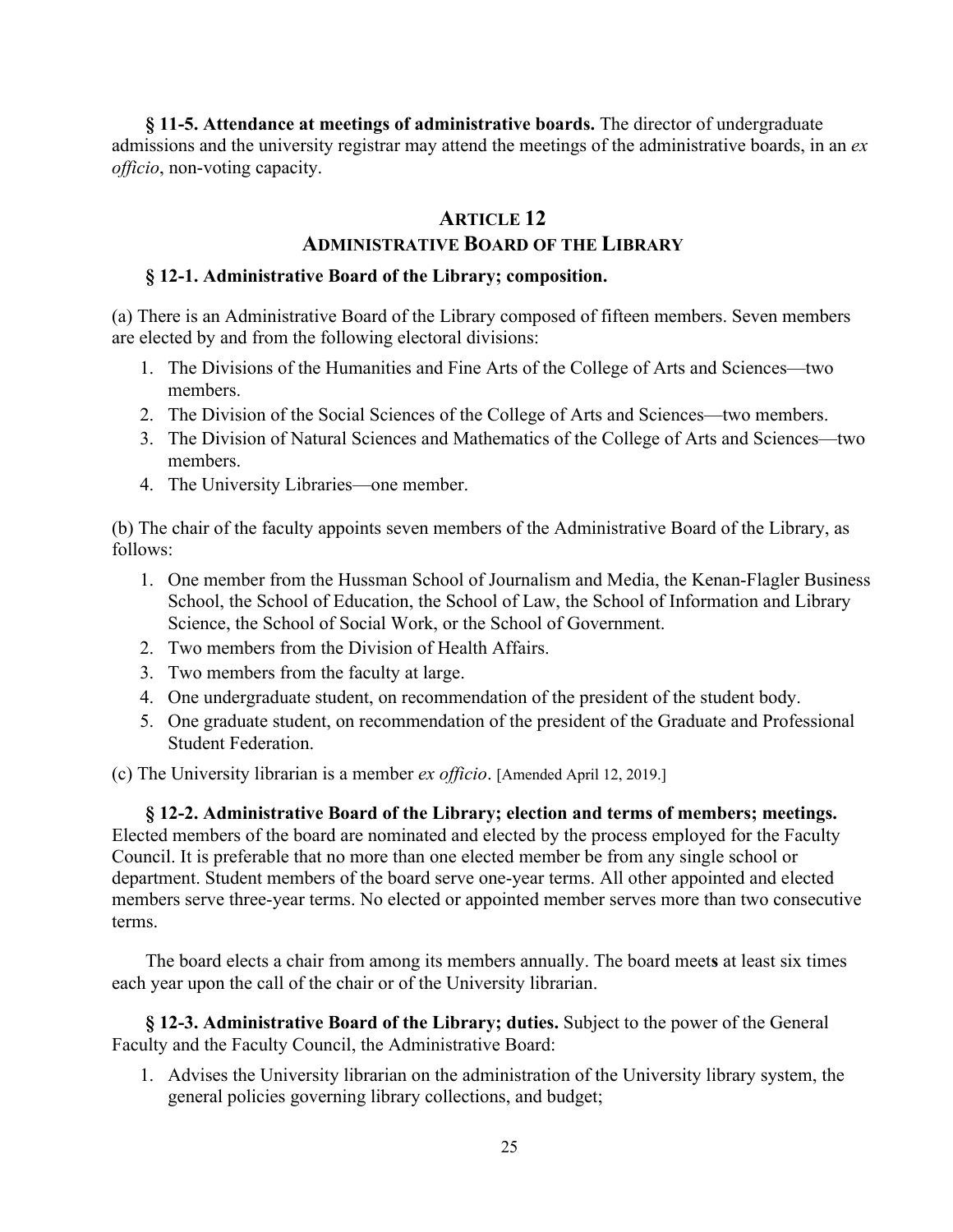- 2. Advocates for the University Libraries; and
- 3. Makes an annual report to the Faculty Council.

[Amended April 12, 2019.]